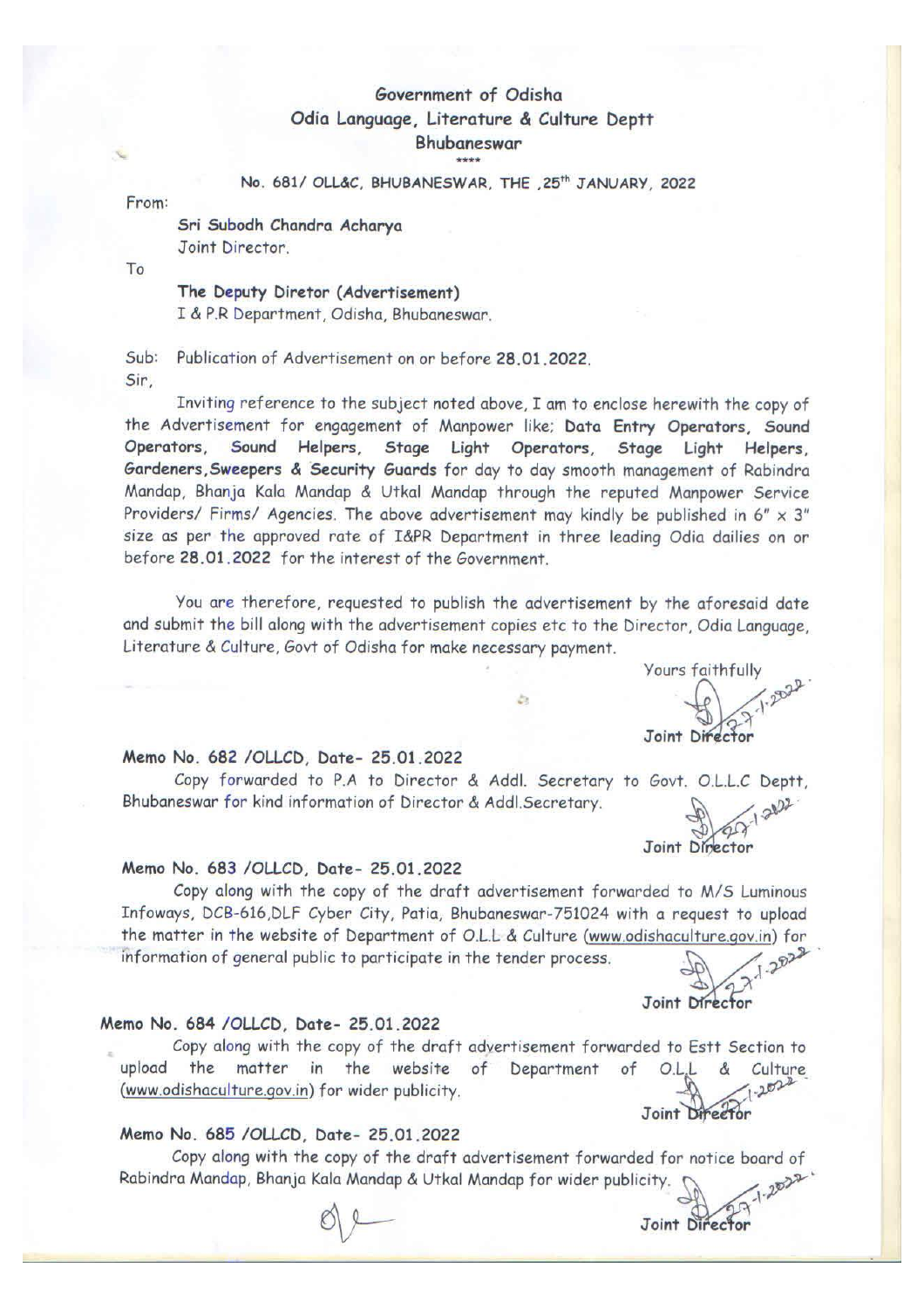#### **GOVERNMENT OF ODISHA** ODIA LANGUAGE, LITERATURE & CULTURE DEPARTMENT **ODISHA, BHUBANESWAR** \*\*\*

Quotation Call notice for providing services for different jobs for the Rabindra Mandap, Bhanja Kala Mandap & Utkal Mandap.

680 No. /OLL&C.

Dated. 25. 01. 2022

Sealed quotations are invited from the reputed service providers having past experience in providing services for jobs in different Offices/ Organization through a suitable agency on contract basis for Data Entry Operator, Sound Operator, Sound Helper, Stage Light Operator, State Light Helper, Gardner (Mali), Sweepers and Security Guards for day to day smooth management of Rabindra Mandap, Bhanja Kala Mandap & Utkal Mandap. The bidders are requested to submit the rate chart of 1.Data Entry Operator, 2.Sound Operator, 3.Sound Helper, 4.Stage Light Operator, 5.Stage Light Helper, 6.Gardener, 7.Sweeper, 8.Security Guards separately for each case in the same quotation form at as applicable for manpower published in the advertisement. The Service Providers/ Agencies shall submit the said bid in the prescribed format with on the envelope quoted for the manpower of "Data Entry Operator / Sound Operator / Sound Helper / Stage Light Operator / State Light Helper/ Gardner / Sweepers / Security Guards " in a sealed envelope. The last date for receiving of quotation is 10.02.2022 up to 5.00 PM and will be opened at 11.30 AM on the next day i.e. on 11.02.2022. Details can be seen and downloaded from website www.orissaculture.gov.in . The Authority reserves the right to accept or reject any or all quotations without assigning any reason thereof.

 $\mathcal{C}_{2}$ Director, OLL & Culture & Addl. Secretary Govt. Odia Language, Literature & Culture Deptt Odisha, Bhubaneswar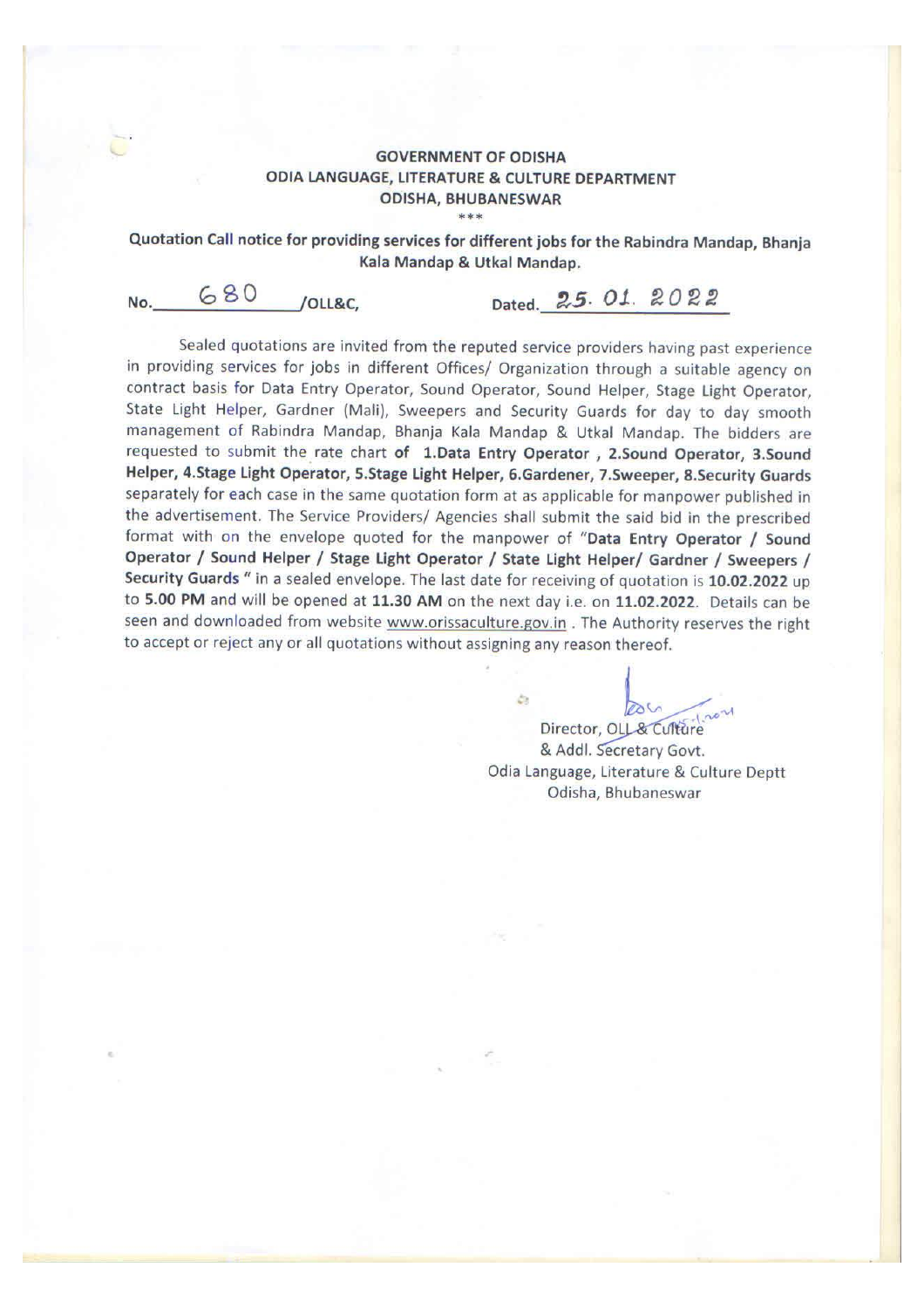|     | For Providing Manpower Services to Rabindra Mandap, Bhanja Kala Mandap & Utkal Mandap,   | <b>Culture Department.</b> |                                                                                                                       |  |
|-----|------------------------------------------------------------------------------------------|----------------------------|-----------------------------------------------------------------------------------------------------------------------|--|
| 1.  | Name of the Quotationer<br>(Service Provider / Agency)                                   |                            |                                                                                                                       |  |
| 2.  | Details of Earnest Money Deposit:                                                        |                            |                                                                                                                       |  |
|     |                                                                                          |                            | of Rs. ________________drawn in Bank _________________                                                                |  |
| 3.  | Name of Proprietor/Partner/:<br>Director                                                 |                            | <u> 1989 - Johann Harry Harry Harry Harry Harry Harry Harry Harry Harry Harry Harry Harry Harry Harry Harry Harry</u> |  |
| 4.  | Full Address of Registered Office:                                                       |                            |                                                                                                                       |  |
|     | Tel. No:<br>Fax No.<br>Email:                                                            |                            |                                                                                                                       |  |
| 5.  | Full address of Operating/<br><b>Branch Office</b><br>Tel.No:<br>Fax No.<br>Email:       |                            | <u> 1980 - Johann Barn, fransk politik (f. 1980)</u>                                                                  |  |
| 6.  | Name & Telephone no. of :<br>Authorised Officer/Person<br>To liaise with Field Office(s) |                            |                                                                                                                       |  |
| 7.  | (Attach Certified copy of statement of<br>A/C for the last three years)                  |                            | <u> 1989 - Johann John Stone, mars eta biztanleria (h. 1982).</u>                                                     |  |
|     | Telephone No.<br>Of Banker.                                                              |                            |                                                                                                                       |  |
| 8.  | PAN / GIR No:<br>(Attached attested copy)                                                |                            |                                                                                                                       |  |
| 9.  | Service Tax Registration No:<br>(Attached attested copy)                                 |                            |                                                                                                                       |  |
| 10. | EPF Registration No.                                                                     |                            |                                                                                                                       |  |
| 11. | <b>ESI Registration No.</b><br>(Attached attested copy)                                  |                            |                                                                                                                       |  |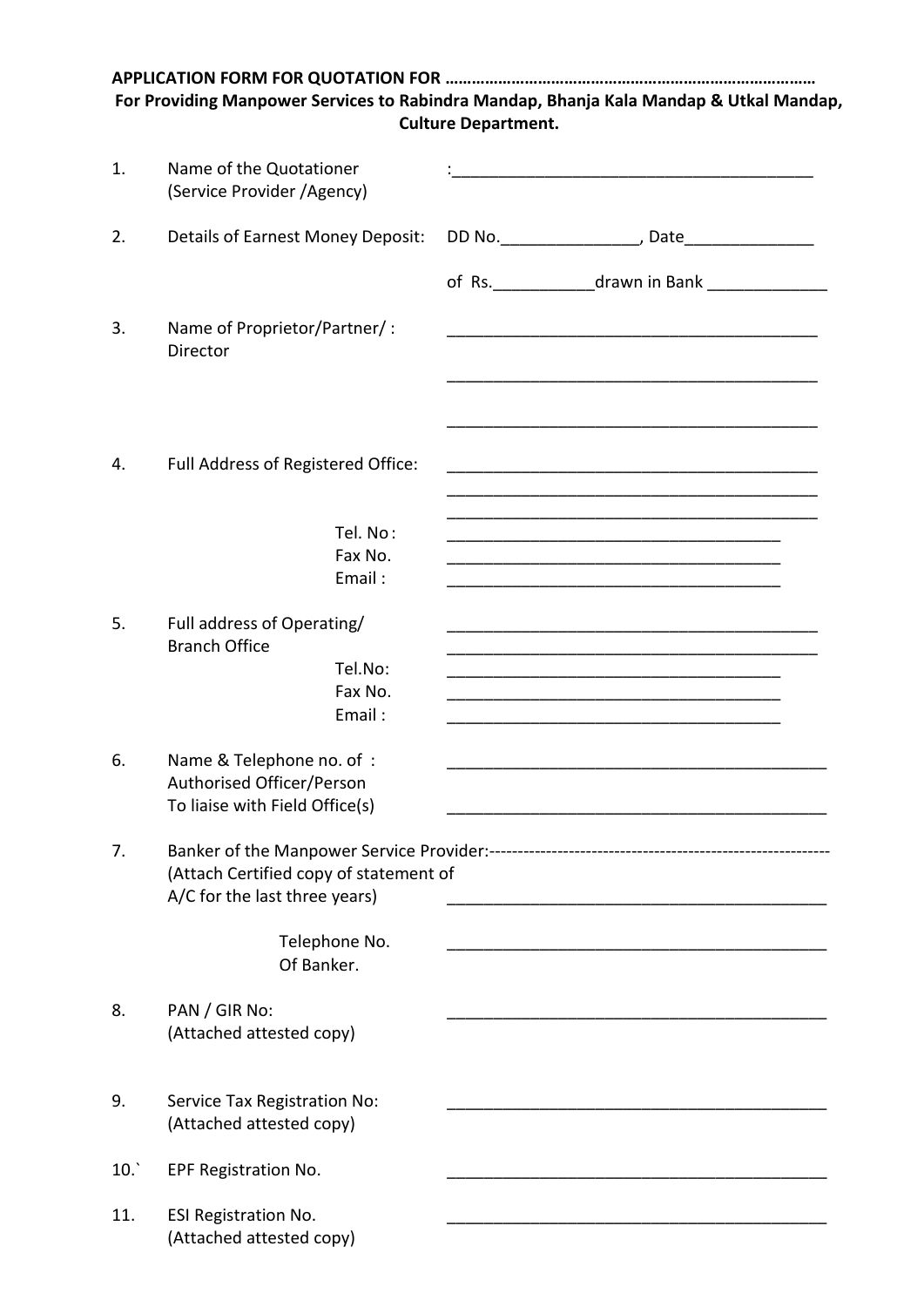#### 12. Registration certificate under

"The Odisha Shop & Commercial Establishment Act, 1956

\_\_\_\_\_\_\_\_\_\_\_\_\_\_\_\_\_\_\_\_\_\_\_\_\_\_\_\_\_\_\_\_\_\_\_\_\_\_\_\_\_

- (2)
- 13. Financial Turn over of the Tender Manpower service provider for the last 3 years.

| <b>Financial Year</b> | Amount (Rs. In Lakhs) | Remarks If any. |
|-----------------------|-----------------------|-----------------|
| 2018-19               |                       |                 |
|                       |                       |                 |
| 2019-20               |                       |                 |
|                       |                       |                 |
| 2020-21               |                       |                 |
|                       |                       |                 |

- 14. Copy of the Audit Report for last 03 Years: \_\_\_\_\_\_\_\_\_\_\_\_\_\_\_\_\_\_\_\_\_\_\_\_\_\_\_\_\_\_\_\_
- 15. Additional Information if ,any:
- 16. Give details of the major similar contracts handled by the tendering Manpower service Provider during the last three years in the following format.

| SI  | Name of Client, Address |     | Manpower         | of<br>Amount      | Duration | of |
|-----|-------------------------|-----|------------------|-------------------|----------|----|
| No. | Telephone No.           |     | Service Provided | Contract(Rs.Lakh) | Contract |    |
|     | of<br>Type              | No. |                  |                   | From     | To |
|     | Manpower                |     |                  |                   |          |    |
|     | Provided                |     |                  |                   |          |    |
|     |                         |     |                  |                   |          |    |
|     |                         |     |                  |                   |          |    |
|     |                         |     |                  |                   |          |    |
|     |                         |     |                  |                   |          |    |
|     |                         |     |                  |                   |          |    |
|     |                         |     |                  |                   |          |    |
|     |                         |     |                  |                   |          |    |
|     |                         |     |                  |                   |          |    |
|     |                         |     |                  |                   |          |    |
|     |                         |     |                  |                   |          |    |
|     |                         |     |                  |                   |          |    |
|     |                         |     |                  |                   |          |    |
|     |                         |     |                  |                   |          |    |
|     |                         |     |                  |                   |          |    |
|     |                         |     |                  |                   |          |    |
|     |                         |     |                  |                   |          |    |

----------

17. Additional Information , if any: (Attach separate sheet, if required)

Date: Case of Authorised Person Case of Authorised Person Place: Full Name: Full Name: Full Name: Full Name: Full Name: Full Name: Full Name: Full Name: Full Name: Full Name: Full Name: Full Name: Full Name: Full Name: Full Name: Full Name: Full Name: Full Name: Full Name: Full N Seal: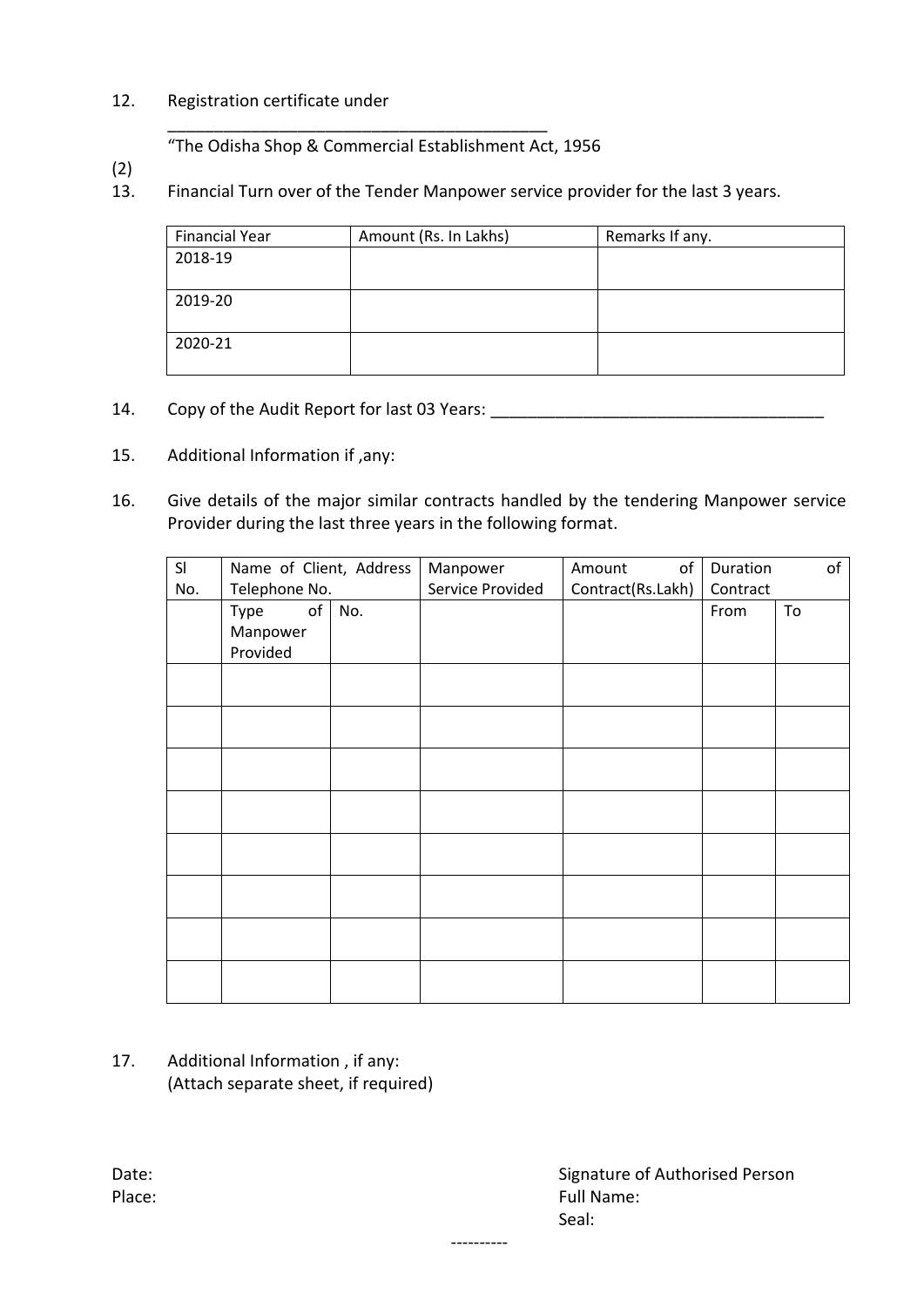#### **DECLARATION**

| 1. | $\mathbf{I}$ , $\mathbf{I}$                                                                   |                                  | son/Daughter/Wife of Shri |
|----|-----------------------------------------------------------------------------------------------|----------------------------------|---------------------------|
|    |                                                                                               | Proprietor/ Director/ authorised |                           |
|    | Signatory of the Service Provider, mentioned above, am competent to sign this declaration and |                                  |                           |
|    | execute this tender documents.                                                                |                                  |                           |

2. I have carefully read and understood all the terms and conditions of the tender and undertake to abide by them.

3. The information/ documents furnished along with the above application are true and authentic to the best of my knowledge and belief. I /We, am/ are well aware of the facts that furnishing of any false information / fabricated document would lead to rejection of my Quotation at any stage besides liabilities towards prosecution under appropriate law.

------------

Signature of Authorised Person Full Name : Seal :

Date: Place: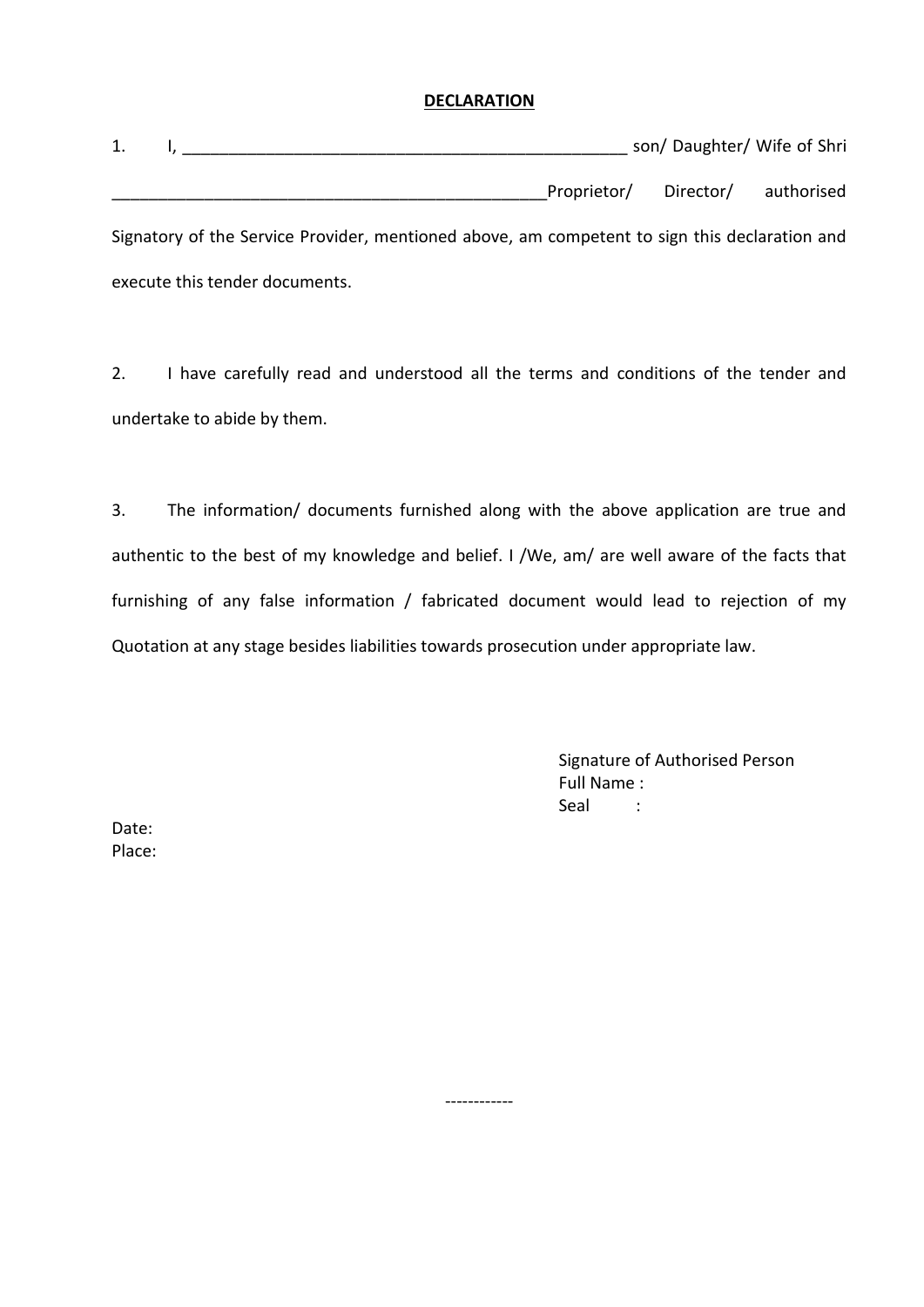#### **APPLICATION – E.S.I BELT**

For Providing Manpower Assistance to Rabindra Mandap, Bhanja Kala Mandap & Utkal Mandap, Culture Department.

- 1. Name of Tendering Manpower Service Provider:-
- 2. Rate per person per month ( 8 hours per day) inclusive liabilities, taxes, levies Cess etc:

| SI No. | <b>Manpower</b><br><b>Type</b> | <b>Monthly Rate per Person</b> |            |            |                                             |                                  |                              |                               |
|--------|--------------------------------|--------------------------------|------------|------------|---------------------------------------------|----------------------------------|------------------------------|-------------------------------|
|        |                                | *Take Home<br>Remuneration     | <b>EPF</b> | <b>ESI</b> | Other<br><b>Statutory</b><br>Dues if<br>any | <b>Service</b><br><b>Charges</b> | <b>Service</b><br><b>Tac</b> | <b>Total</b><br>Per<br>Person |
|        |                                |                                |            |            |                                             |                                  |                              |                               |
|        |                                |                                |            |            |                                             |                                  |                              |                               |
|        |                                |                                |            |            |                                             |                                  |                              |                               |
|        |                                |                                |            |            |                                             |                                  |                              |                               |
|        |                                |                                |            |            |                                             |                                  |                              |                               |
|        |                                |                                |            |            |                                             |                                  |                              |                               |
|        |                                |                                |            |            |                                             |                                  |                              |                               |
|        |                                |                                |            |            |                                             |                                  |                              |                               |

**Signature of Authorised Person** Full Name: Seal:

\* Minimum take home wages as mentioned in the statement showing the required post with prescribed qualification.

#### **Notes:**

- 1. The total rates quoted by the tendering agency should be inclusive of all statutory/ taxation liabilities in force at the time of entering into the contract.
- 2. The payment shall be made on conclusion of the calendar month only on the basis of No. of working days for which duty has been performed by each manpower.

**-------------**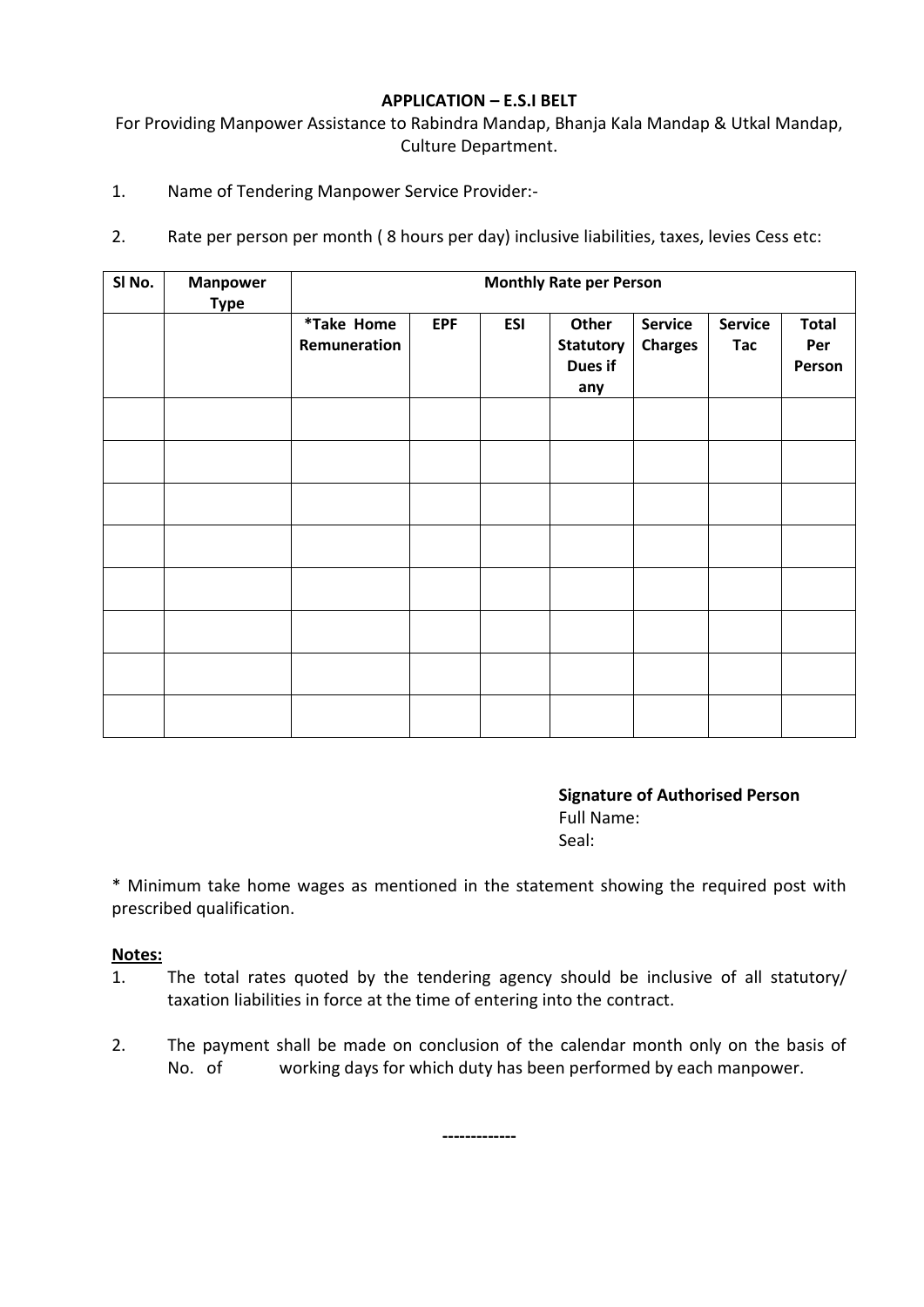#### **TERMS & CONDITIONS**

#### **GENERAL**

1. The agreement shall commence from The same and shall continue till for one year or more as the case may be unless, it is curtailed or terminated by the authority owing to deficiency in service, sub-standard quality of manpower deployed, breach of any conditions of contract etc. or change in requirements.

2. The Agreement shall automatically expire on \_\_\_\_\_\_\_\_\_\_\_\_\_\_\_\_\_\_\_\_ unless it is extended for further period by mutual consent of the Service Provider Agency/Agencies and the Authority shall automatically terminate as per the agreement.

3. The Agreement may be extended, on the same terms and conditions or with some additions / deletions / modifications, for a further specific period as shall be mutually agreed upon by the Manpower Service Provider and the Authority.

4. The manpower Service Provider Agency shall not be allowed to transfer, assign, pledge or subcontract its rights and liabilities covered under this Agreement to any other agency or organization by whatever name be called without the prior written consent of the Authority.

5. The Manpower will be outsourced from the manpower service provider on proper requisition by the Director, OLL & Culture.

6. The Manpower Service Provider will be bound to furnish details to the Authority while submitting the tender or at subsequent stage as per tender document. Any such document furnished by the Manpower Service providing found to be false at any stage, it would be deemed to be a breach of terms of agreement making it liable for legal action against service providing agency apart from termination of the agreement forthwith.

7. The Authority reserves the right to terminate the agreement during initial period also after giving 15 days notice to the Manpower Service Provider.

8. The persons deployed shall be required to report for work at scheduled time as directed by authority or any other Nodal Officer concerned and shall work for minimum 8 hours per day. The Person (deployed), who remains absent from duty on a particular day/ comes late to the duty /leaves the duty early without prior permission, and proportionate deduction from the remuneration shall be made accordingly.

9. The Manpower Service Provider shall provide the person required by the Director, OLL & Culture as per the statement showing the details required post with prescribed qualification (Copy Enclosed) at the minimum wages fixed by the Labour & Employment Deptt. Govt. Of Odisha from time to time.

10. The Manpower Service Provider shall nominate a Coordinator who shall be responsible for immediate interaction with the Director, OLL & Culture, Odisha/ Office so that optimal services of the persons deployed could be availed without any disruption.

11. The entire financial liability in respect of Manpower services deployed in the Deptt of Odia Language, Literature & Culture, Odisha or office concerned will in no way be liable. It will be the responsibility of the Service Provider Agency to pay to the persons deployed a sum not less than the minimum rate quoted in the financial bid and adduce such evidence, as may be required by the Director, OLL & Culture, Odisha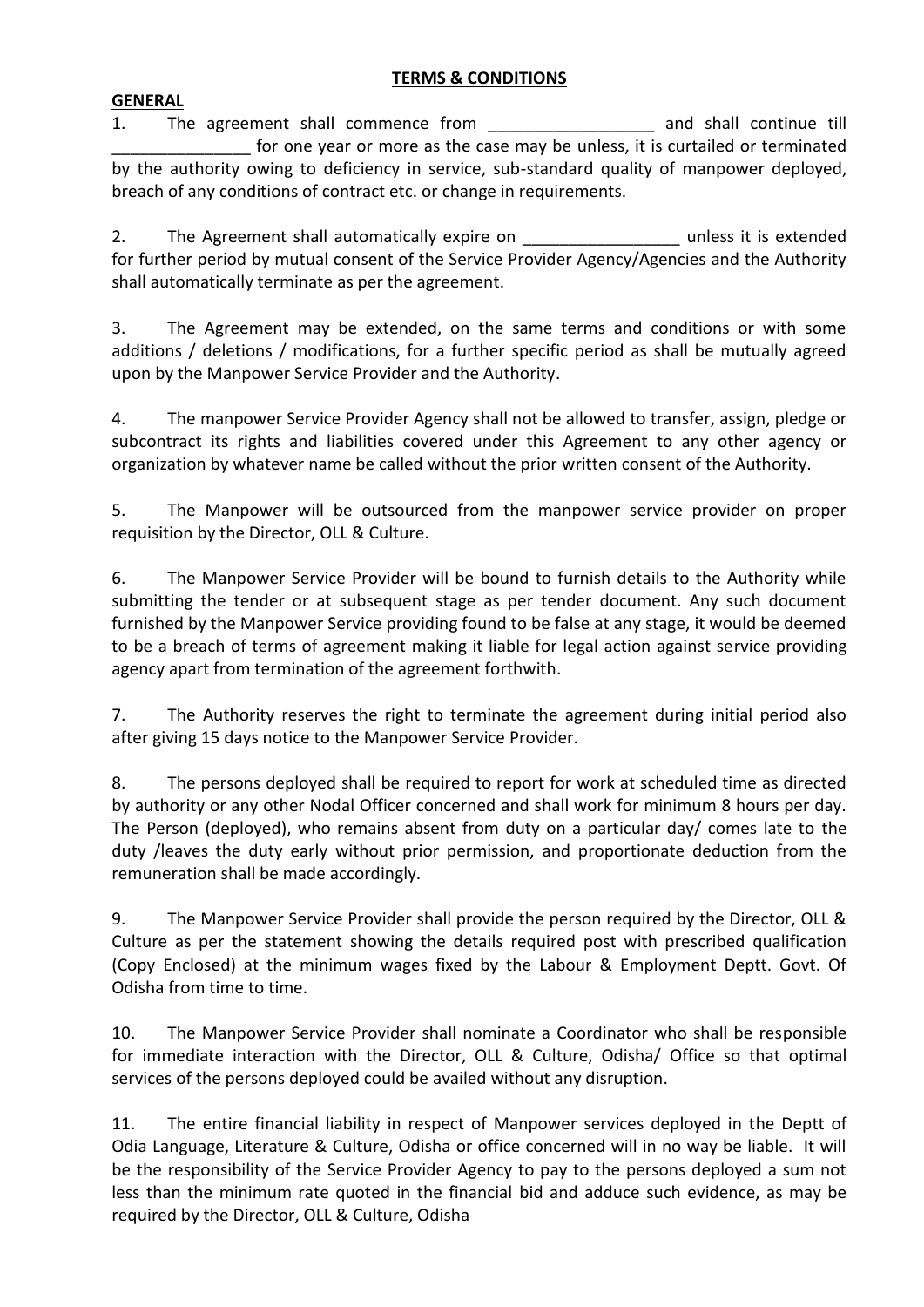12. For all intents and purposes, the Manpower Service Provider Agency shall be the "Employer" within the meaning of different Rules & Acts in respect of manpower, so deployed. The persons engaged by the Manpower Service Provider shall not have any claim whatsoever like employer and employee relationship with the Director, OLL & Culture, Odisha.

13. The Manpower Service Provider shall be solely responsible for the redressal of grievances or resolution of disputes relating to persons deployed. Director, OLL & Culture / Office. shall, in no way, be responsible for settlement of such issues whatsoever. In case the the grievances of the deployed persons are not attended to by the Manpower Service provider , the deployed persons can place their grievance before a Joint Committee consisting of a representative of the Director ,OLL &C, Orissa or Office concerned & an Authorised representative of the Manpower Service Provider.

14. The Director, OLL & Culture / Office shall not be responsible for any financial loss or any injury caused to any person deployed by the Manpower Service Provider in the course of their performing the functions/ duties, or for payment towards any compensation.

15. The persons deployed by the Service Provider Agency shall not claim nor shall be entitled to pay, perks and other facilities admissible to regular / confirmed employees during their incumbency or after expiry of the Agreement.

16. In case of termination of this Agreement on its expiry or otherwise, the persons deployed by the Manpower Service Provider Agency shall not be entitled to and shall have no claim for any absorption in regular or other capacity.

17. The person deployed shall not claim any benefit or compensation or absorption or regularization of their deployment with this office under the provision of rules and Acts. An undertaking from the person deployed to this effect shall be submitted by the Manpower Service Provider to Deptt of Odia Language, Literature & Culture, Odisha.

18. The Manpower Service Provider must be registered with the concerned Govt. Authorities, i.e. Labour Commissioner, Provident Fund Authorities, Employees State Insurance Corporation etc., and a copy of the registration certificate should be submitted. The Manpower Service Provider shall comply with all the legal requirements for obtaining License under Contract Labour (Regulations and Abolition) Act, 1970 if any, at his own part and cost.

19. The Manpower Service Provider shall provide a substitute well in advance against the manpower who would leave the job due to his/her own personal reasons. The payment in respect of the overlapping period of the substitute shall be the responsibility of the Service Provider Agency. The Manpower Service Provider shall be responsible for depositing the contribution of both the share of employee and employer towards Provident Fund and Employees State Insurance, wherever applicable .

20. The persons deployed by the Manpower Service Provider should have good police records and no criminal case should be pending against them. Police verification report of the person to be deployed by the Service Provider is to be submitted.

21. The manpower should be polite, cordial and efficient while performing their work. Their actions should promote good will and to enhance the image of the Deptt of OLL & Culture or office concerned. The Manpower Service Provider Agency shall be responsible for any act of indiscipline on the part of the persons deployed.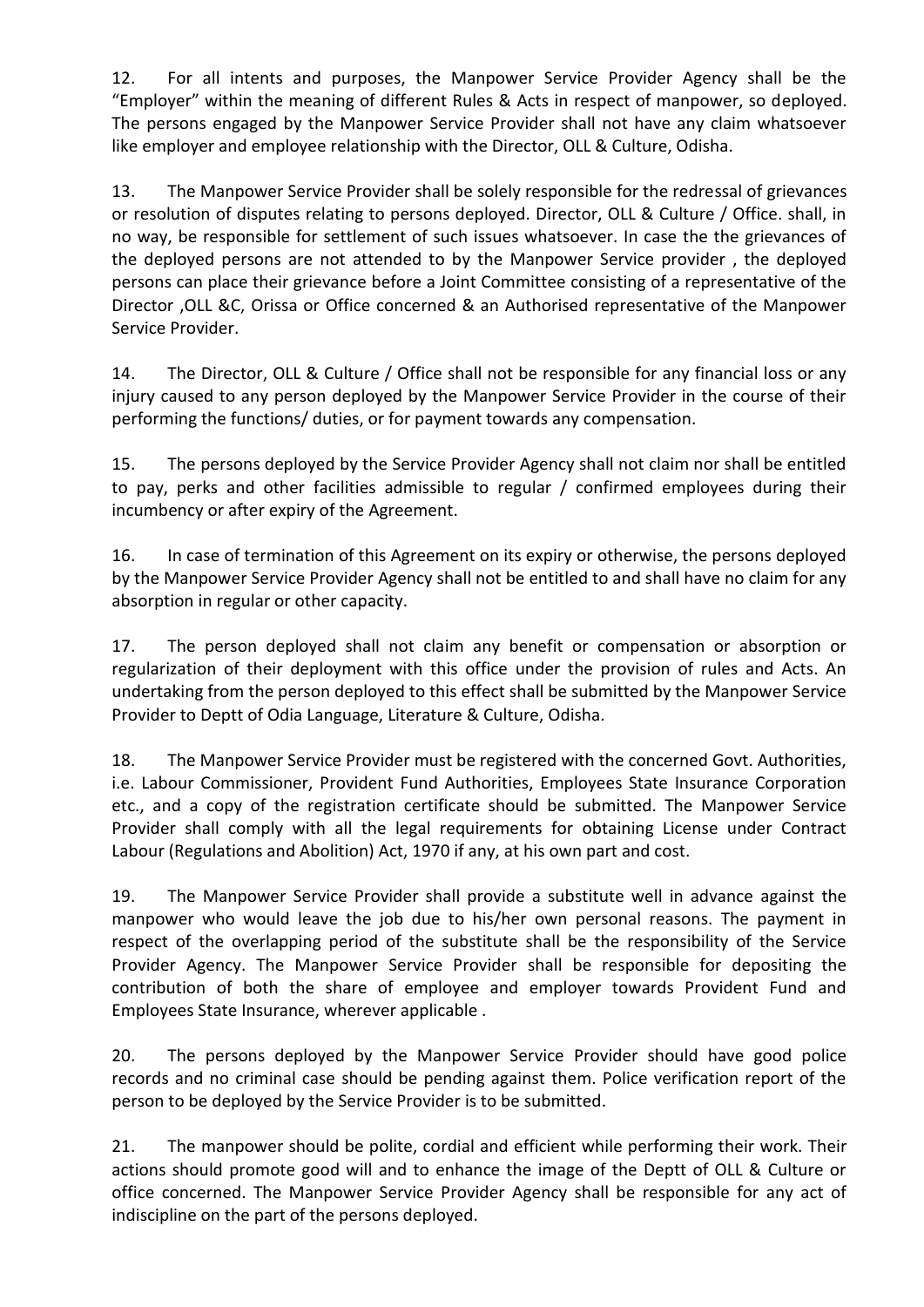## **LEGAL**

22. The persons deployed shall, during the course of their work be privy to certain qualified documents and information which they are not supposed to divulge to third parties. In view of this, they shall be required to take oath of confidentiality and breach of this condition shall make the Service Provider Agency as well as the manpower deployed liable for penal action under the applicable law besides, action for breach of contract.

23. The Manpower Service Provider Agency shall be responsible for compliance of all statutory provisions from time to time relating to minimum wages payable to different types of worker in respect of the manpower deployed in the Deptt of OLL & Culture or office concerned. The Deptt of OLL & Culture shall have no liability in this regard.

24. The Manpower Service Provider shall also be liable for depositing all taxes, levies, cess etc. on account of service rendered by it to Deptt of Odia Language, Literature & Culture, Odisha to the concerned tax collection authorities, from time to time, as per the statutory rules and regulations prescribed. Attested photocopies of such documents shall be furnished to the Deptt or Office concerned, as and when required.

25. The Manpower Service Provider Agency shall maintain all statutory registers under the Law and shall produce the same, on demand, to the authority of the Deptt of Odia Language, Literature & Culture, Odisha or office concerned.

26. The Tax deduction at Source (T.D.S.) shall be done as per the provisions of Income Tax Act/ Rules, as amended, from time to time and a certificate to this effect shall be provided by the Deptt of Odia Language, Literature & Culture, Odisha, to the Manpower service provider.

27. In case, the Manpower Service Provider fails to comply with any liability under appropriate law, and as a result thereof, the Deptt of O.L.L & Culture, Odisha is put to any loss / obligation, monetary or otherwise, the Deptt of O.L.L & Culture, Odisha or office concerned shall be entitled to get itself reimbursed out of the outstanding bills or the Performance Security Deposit of the Manpower Service Provider, to the extent of the loss or obligation in monetary terms.

28. The Agreement is liable to be terminated because of non-performance, deviation of terms and conditions of contract, non-payment of remuneration of employed manpower and non-payment of statutory dues. The Deptt of O.L.L & Culture, Odisha will have no liability towards non- payment of remuneration to the persons employed by the Manpower Service Provider and the outstanding statutory dues of the service provider to statutory authorities. If any loss or damage is caused to the Deptt of O.L.L & Culture, Odisha or office concerned by the manpower deployed, the same shall be recovered from the unpaid bills or adjusted from the Performance Security Deposit of Service providing agency.

## **\* Note :- Registration /License under the Contract Labour (Regulation and Abolition ) Act,1970 is applicable to Manpower Service Provider employing more than 20 Workmen.**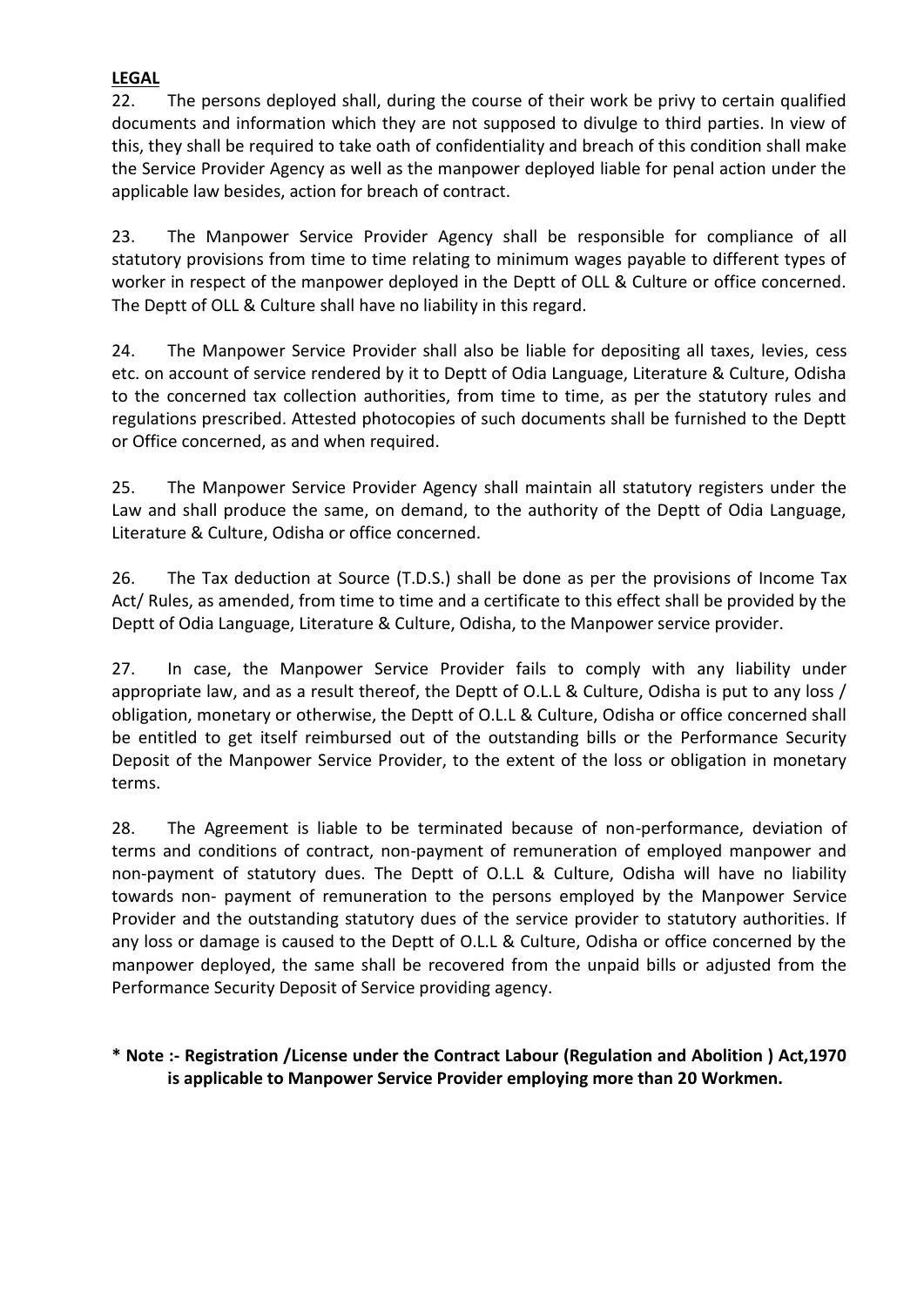#### **FINANCIAL**

29. The Quotation should be accompanied with an Earnest Money Deposit (EMD) , of Rs.10,000/- (Rupees Ten thousand only) refundable without interest in the form of DD/Pay Order from any Nationalised Bank payable at Bhubaneswar drawn in favour of Deputy Director & O.I.C ,Rabindra Mandap, Bhanja Kala Mandap, Utkal Mandap **failing which the tender shall be rejected out rightly**.

30. The Earnest Money Deposit in respect of the agencies which do not qualify the Quotation shall be returned to them without any interest. **In case of successful Quotationer if the agency fails to deploy the required manpower against the initial requirement within 15 days from date of placing the order the EMD shall stand forfeited without giving any further notice.**

31. The successful Quotationer will have to deposit a performance Security Deposit of Rs.1,00.000/- (Rupees One Lakh) only in shape of Demand Draft from any Nationalise Bank payable at Bhubaneswar in favour of the Deputy Director & OIC Rabindra Mandap.

32. In case of breach of any terms and conditions attached to this agreement, the performance security deposit of the Manpower Service Provider shall be liable to be forfeited besides annulment of the Agreement.

33. The Manpower Service Provider shall raise the bill in triplicate along with attendance sheet duly verified by the Director O.L.L & Culture, Odisha or Office concerned in respect of the persons deployed and submits the same to the prescribed authority in the first week of the succeeding month. As far as possible the payment will be released by the second week of the succeeding month.

34. The claims in ;bills regarding Employees State Insurance, Provident Fund and Service Tax etc. Should be necessarily accompanied with the bill as documentary proof pertaining to the concerned bill month. A requisite portion of the bill or whole of the bill amount shall be held up till such proof is furnished , at the discretion of the Director O.L.L & Culture or office concerned.

35. The amount of penalty calculated @ Rs.100/- per day on account of delay, if any, in providing a suitable substitute for the period beyond three working days by the Manpower Service Provider shall be deducted from its monthly bills in the succeeding month.

36. The Authority reserves the right to withdraw or relax any of the terms and condition mentioned above so as to overcome the problem encountered at a later stage.

37. In the event of any dispute arising in respect of the clauses of the agreement, the same shall be resolved through negotiation. Alternatively the dispute shall be referred to the next higher authority or controlling officer for his decision and the same shall be binding on all parties.

38. All disputes shall be under the jurisdiction of the court at the place where the headquarters of the authority, who has executed the agreement is located.

39. The successful Quotationer will enter into an agreement with this Department or office for supply of suitable and qualified manpower as per requirement of the Director O.L.L & Culture on the above terms and conditions.

-------------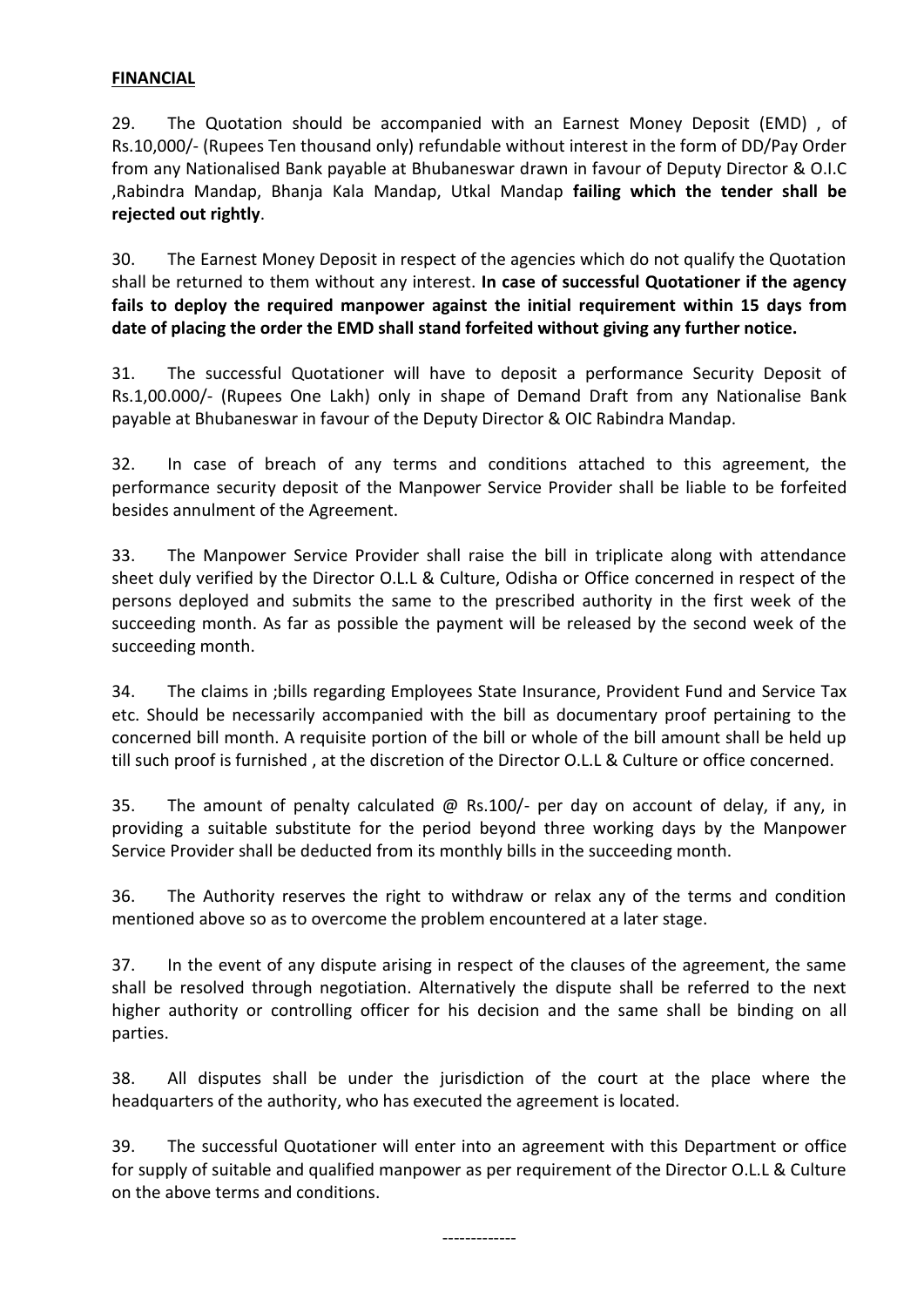#### **AGREEMENT**

This Agreement is made on this \_\_\_\_\_\_\_\_\_\_\_\_\_\_\_ day of \_\_\_\_\_\_\_\_\_\_\_\_\_\_\_\_\_ Between the Director, OLL & Culture & Additional Secretary to Government, OLL&C Department, Govt of Odisha, Bhubaneswar represented by \_\_\_\_\_\_\_\_\_\_\_\_\_\_\_\_\_, here-in-after referred to as the "Authority" which expression shall , where the context so requires or admits, also include its successors or assignees of the one part;

And

#### M/S THE MOST CONSERVED METALLIC CONSERVED METALLIC CONSERVED METALLIC CONSERVED METALLIC CONSERVED METALLIC CO

here-in-after called the "Manpower Service Provider" which expression shall, where the context so requires or admits, also include its successors or assignees or the other part.

Whereas, the "Authority" desires that the services of " \_\_\_\_\_\_\_\_" are required in Rabindra Mandap / Bhanja Kala Mandap / Utkal Mandap.

And Whereas the "Manpower Service Provider" has offered its willingness to the same in conformity with the provisions of the agreement.

And Whereas the "Authority" has finalised the rate as per the terms and conditions of the agreement to the "Manpower Service Provider".

#### **Now this agreement witnesses as below :**

- 1. That, the annexure containing the Terms and conditions shall be deemed to form and to be read and construed as part of this agreement.
- 2. That, in consideration of the payment to be made by the "Authority" to the "Manpower Service Provider", the "Manpower Service Provider" hereby agrees with the "Authority" to provide personnel to be engaged as "DEO, Sound Operator, Sound Helper,State Light Operator, Stage Light Helper, Gardener, Sweeper , Security Guards " in Rabindra Mandap, Bhanja Kala Mandap & Utkal Mandap, Bhubaneswar in conformity with the provisions of the Terms & Conditions.
- 3. That , the "Authority" hereby further agrees to pay the "Manpower Service Provider" the contract price at the time and in the manner prescribed in the said Terms & Conditions.
- 4. That, in the event of any dispute that may arise it shall be settled as per the Terms & Conditions of the contract.
- 5. That, this agreement is valid up to IN THE WITNESS WHEREOF the parties have caused respective common seals to be here unto affixed or have here unto set their respective hands and seals on the day and year first written above.

Manpower Service Provider & on behalf of the

Signature of the Officer Signature of the Authority Authorized to sign on behalf of An Officer acting in the premises for Director, O.L.L.& C & Addl. Secy to Govt Deptt of OLL & C, Odisha, Bhubaneswar

#### In the Presence of Witness

#### Witness Witness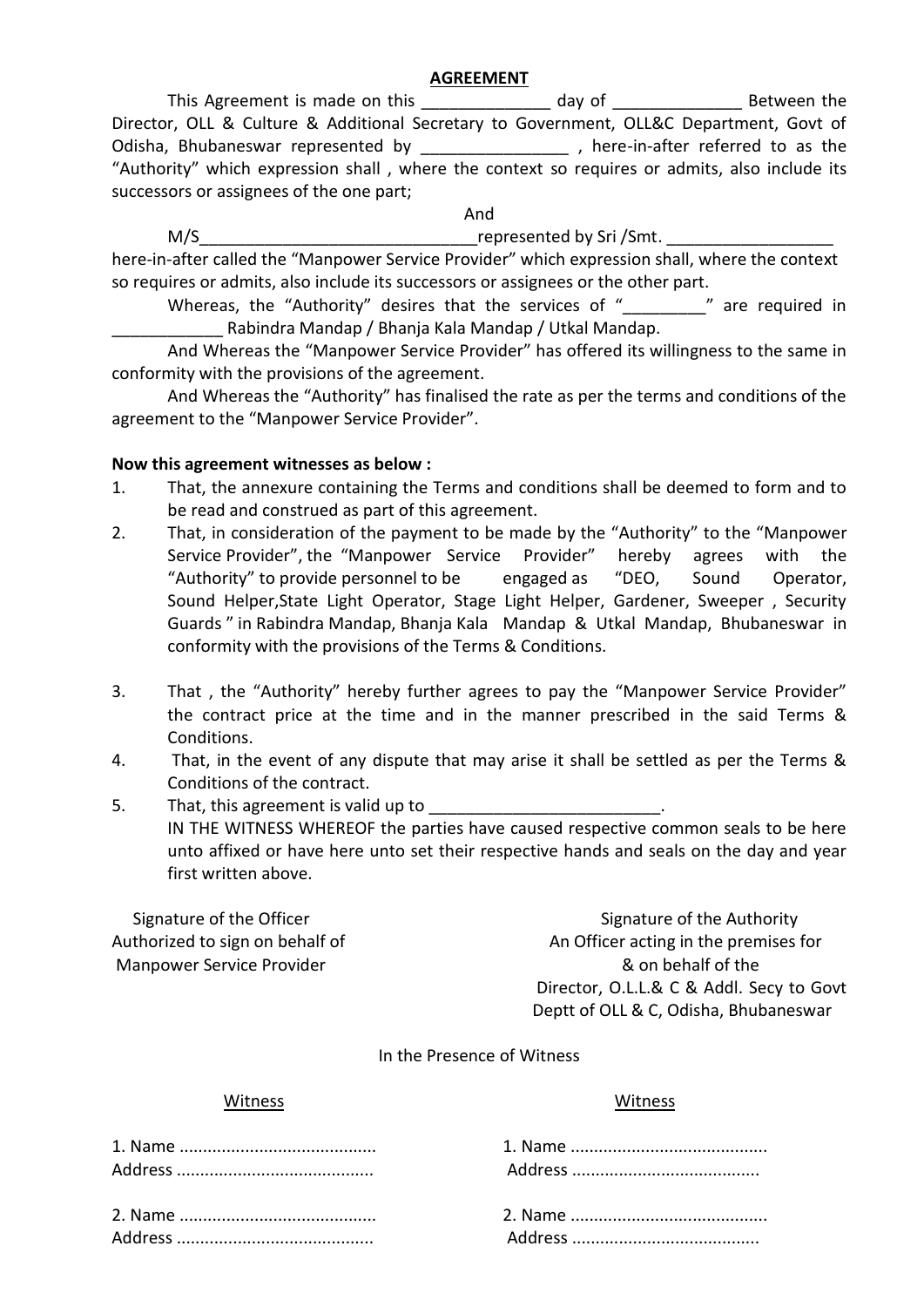#### **ANNEXURE TERMS & CONDITIONS OF THE AGREEMENT**

1. The Agreement shall commence from The and shall continue till \_\_\_\_\_\_\_\_\_\_\_\_\_\_\_\_\_\_\_\_\_ unless it is curtailed or terminated by the authority owing to deficiency of service, sub-standard quality or manpower deployed, breach of contract etc. or change in requirements.

2. The agreement shall automatically expire on The summer sextended further by the mutual consent of the Manpower Service Provider and the Authority.

3. The agreement may be extended, on the same terms and conditions or with some additions/deletions/modifications, for a further specific period mutually agreed upon by the Manpower Service Provider and the Authority.

4. The Manpower Service Provider shall not be allowed to transfer, assign, pledge or subcontract its rights and liabilities under this Agreement to any other agency or organisation by whatever name be called without the prior written consent of the Authority.

5. The Manpower Service Provider will be bound by the details furnished by it to the Authority while submitting the tender or at subsequent stage. In case, any of such documents furnished by it is found to be false at any stage, it would be deemed to be a breach of terms of agreement making it liable for legal action besides termination or the Agreement.

6. The authority reserves the right to terminate the agreement during initial period also after giving 15 days notice to the Manpower Service Provider.

7. The persons deployed shall be required to report at the time suitable to the Management if necessary he may also be required to work beyond duty hours for which he would

not be paid any extra remuneration. In case, the person deployed remains absent on a particular day or comes late / leaves early on three occasions, proportionate

deduction from the remuneration for one day will be made.

8. The age limit of the persons deployed by the Manpower Service Provider shall be followed as per the director of the Director, Deptt of O.L.L & Culture, Odisha, Bhubaneswar .

9. The Manpower Service Provider shall nominate a coordinator who shall be responsible for immediate interaction with the Director, Deptt of O.L.L & Culture or office so that optimal services of the persons deployed could be availed without any disruption.

10. The entire financial liability in respect of manpower services deployed in the Director, Deptt of O.L.L & Culture or Office concerned will in no way be liable. It will be the responsibility of the Manpower Service Provider to pay to the persons deployed a sum not less that the minimum rate quoted in the financial bid and adduce such evidence as may be required by the the Director, Deptt of O.L.L & Culture or Office concerned.

11. For all intents and purposes, the Manpower Service Provider shall be the "Employer" within the meaning of different Rules & Acts in respect of manpower so deployed. The persons deployed by the Manpower Service Provider shall not have any claim whatsoever like employer and employee relationship against the Director, Deptt of O.L.L & Culture or Office concerned.

12. The Service Provider must employ adult labour only and physically sound to perform the duties. Employment of child labour will lead to the termination of the contract.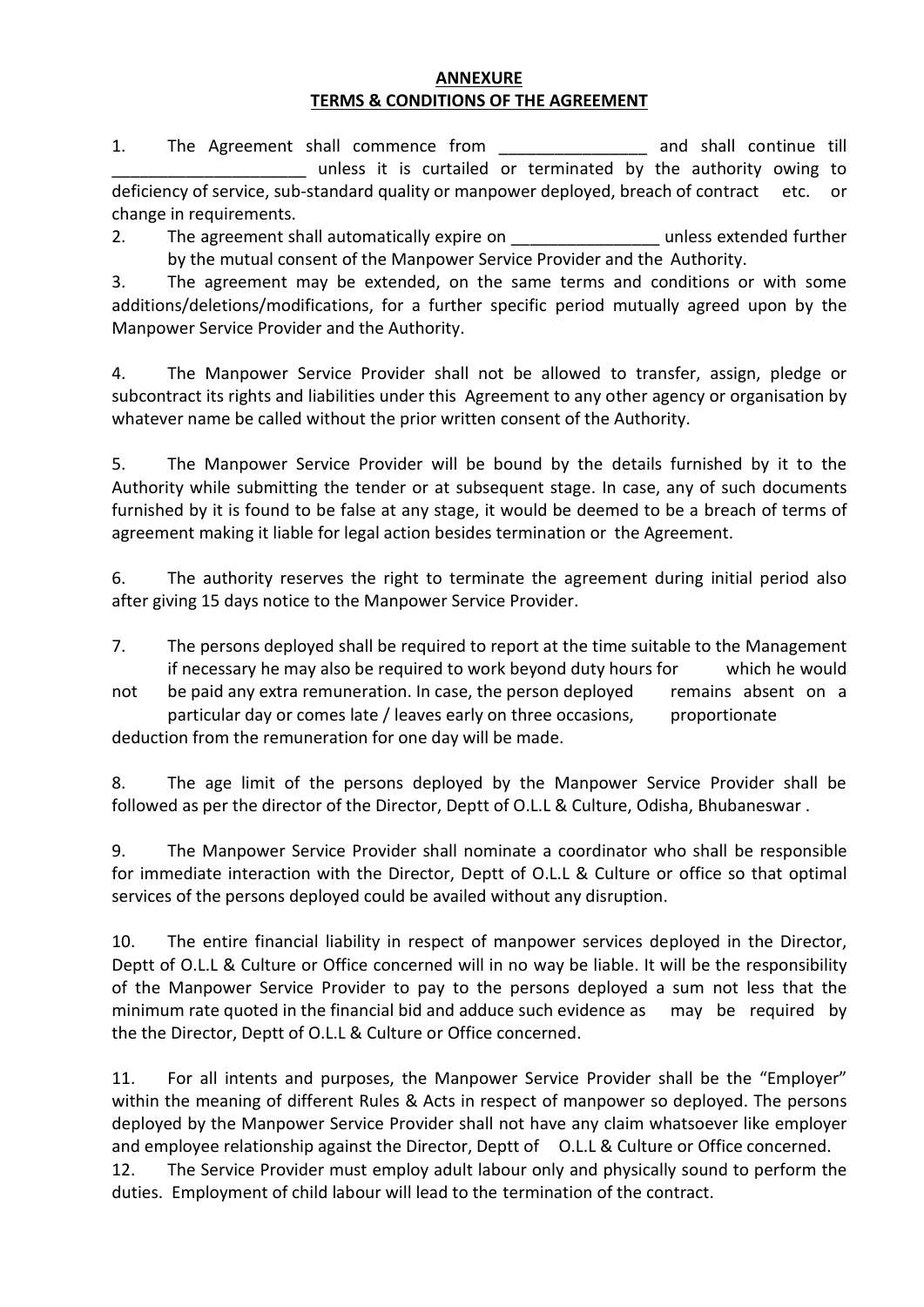13. The Manpower Service Provider shall be sole responsible for the redressal of grievances or resolution of disputes relating to persons deployed. The Director, Deptt of O.L.L & Culture shall in no way be responsible for settlement of such issues whatsoever. In case the grievances of the deployed person are not attended to by the Manpower Service Provider, the deployed persons can place their grievance before a Joint Committee consisting of a representative of the Director, Deptt of O.L.L & Culture of Office concerned and an Authorised representative of the Manpower Service Provider.

14. The Director, Deptt of O.L.L & Culture shall not be responsible for any financial loss or any injury to any person(s) deployed by the Manpower Service Provider in the course of their performing the functions/duties, or for payment towards any compensation.

15. The persons deployed by the Manpower Service Provider shall not claim nor shall be entitled to pay, perks and other facilities admissible to regular/ confirmed employees during their incumbency or after expiry of the agreement.

16. In case of termination of this Agreement on its expiry or otherwise, the persons deployed by the Manpower Service Provider shall not be entitled to and shall have no claim for any absorption , regular or other capacity.

17. The persons deployed by the Manpower Service Provider shall not claim any benefit or compensation or absorption or regularization of deployment with office under the provision of rules and Acts. Undertaking from the persons deployed to this effect shall be required to be submitted by the Manpower Service Provider.

18. The Manpower Service Provider must be registered with the concerned Govt. Authorities, i.e. Labour Commissioner, Provident Fund Authorities, Employees State Insurance Corporation etc., and a copy of the registration certificate should be submitted. The Manpower Service Provider shall comply with all the legal requirements for obtaining License under Contract Labour (Regulations and Abolition) Act, 1970 if any, at his own part and cost, if required under the Act. 19. The Manpower Service Provider shall provide a substitute well in advance against the manpower who would leave the job due to his/her own personal reasons. The payment in respect of the overlapping period of the substitute shall be the responsibility of the Manpower Service Provider. The Manpower Service Provider shall be responsible for depositing the contribution of both the share of employee and employer towards Provident Fund and Employees State Insurance, wherever applicable.

20. The persons deployed by the Manpower Service Provider should have good police records and no criminal case should be pending against them. Police verification report of the person to be deployed by the Service Provider is to be submitted.

21. The manpower should be polite, cordial and efficient while performing their work. Their actions should promote good will and to enhance the image of the Deptt of OLL & Culture or office concerned. The Manpower Service Provider shall be responsible for any act of indiscipline on the part of the persons deployed.

22. The persons deployed shall, during the course of their work be privy to certain qualified documents and information which they are not supposed to divulge to third parties. In view of this, they shall be required to take oath of confidentiality and breach of this condition shall make the Manpower Service Provider as well as the manpower deployed liable for penal action under the applicable law besides, action for breach of contract.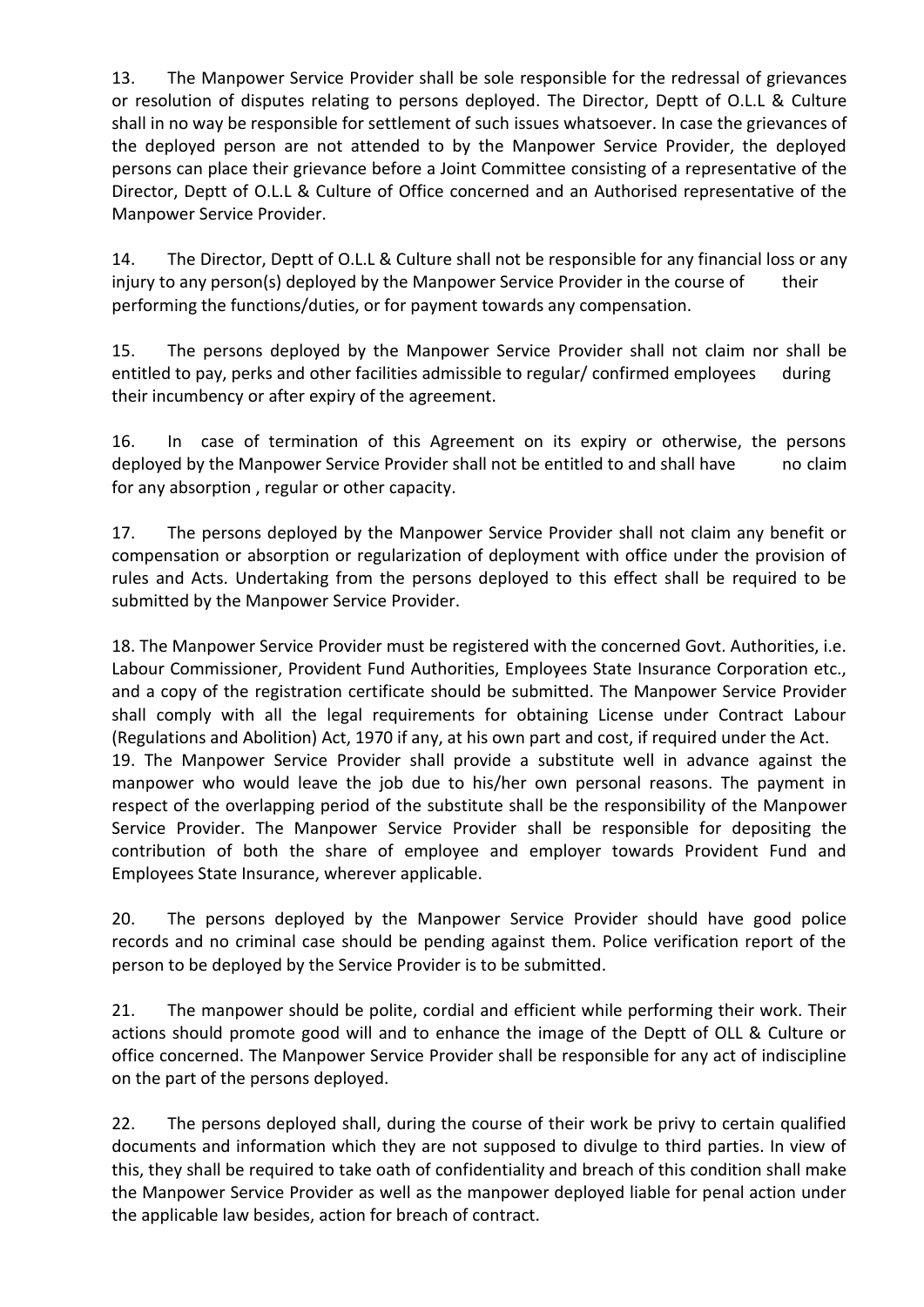23. The Manpower Service Provider Agency shall be responsible for compliance of all statutory provisions from time to time relating to minimum wages payable to different types of worker in respect of the manpower deployed in the Deptt of OLL & Culture or office concerned. The Deptt of OLL & Culture shall have no liability in this regard.

24. The Manpower Service Provider shall also be liable for depositing all taxes, levies, cess etc. on account of service rendered by it to Deptt of Odia Language, Literature & Culture, Odisha or office concerned to the concerned tax collection authorities, from time to time, as per the statutory rules and regulations prescribed. Attested photocopies of such documents shall be furnished to the Deptt or Office concerned , as and when required.

25. The Manpower Service Provider shall maintain all statutory registers under the Law and shall produce the same, on demand, to the authority of the Deptt of Odia Language, Literature & Culture, Odisha or office concerned .

26. The Tax deduction at Source (T.D.S.) shall be done as per the provisions of Income Tax Act/ Rules, as amended, from time to time and a certificate to this effect shall be provided by the Deptt of Odia Language, Literature & Culture, Odisha, to the Manpower service provider.

27. In case, the Manpower Service Provider fails to comply with any liability under appropriate law, and as a result thereof, the Deptt of O.L.L & Culture, Odisha is put to any loss / obligation, monetary or otherwise, the Deptt of O.L.L & Culture, Odisha or office concerned shall be entitled to get itself reimbursed out of the outstanding bills or the Performance Security Deposit of the Manpower Service Provider, to the extent of the loss or obligation in monetary terms.

28. The Agreement is liable to be terminated because of non-performance, deviation of terms and conditions of contract, non-payment of remuneration of employed manpower and non-payment of statutory dues. The Deptt of O.L.L & Culture, Odisha will have no liability towards non- payment of remuneration to the persons employed by the Manpower Service Provider and the outstanding statutory dues of the service provider to statutory authorities. If any loss or damage is caused to the Deptt of O.L.L & Culture, Odisha or office concerned by the manpower deployed, the same shall be recovered from the unpaid bills or adjusted from the Performance Security Deposit of Manpower Service provider.

29. In case of breach of any terms and conditions attached to this agreement, the performance security deposit of the Manpower Service Provider shall be liable to be forfeited besides annulment of the Agreement.

30. The Manpower Service Provider shall raise the bill in triplicate along with attendance sheet duly verified by the Director O.L.L & Culture, or Office concerned in respect of the persons deployed and submits the same to the prescribed authority in the first week of the succeeding month. As far as possible the payment will be released by the second week of the succeeding month.

31. The claims in bills regarding Employees State Insurance, Provident Fund and Service Tax etc. Should be necessarily accompanied with the bill as documentary proof pertaining to the concerned bill month. A requisite portion of the bill or whole of the bill amount shall be held up till such proof is furnished , at the discretion of the Director O.L.L & Culture or office concerned.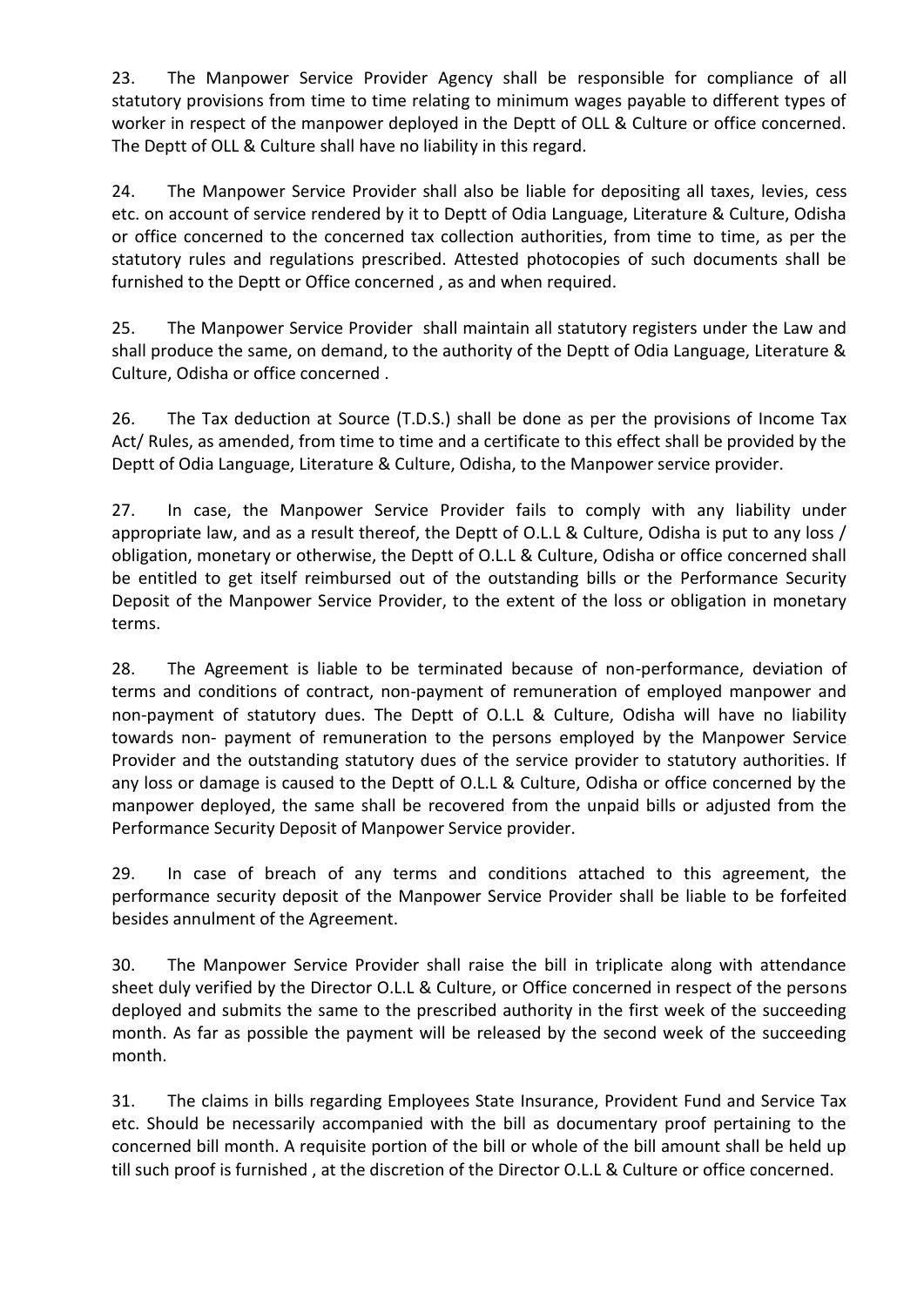32. The amount of penalty calculated @ Rs.100/- per day on account of delay, if any, in providing a suitable substitute for the period beyond three working days by the Manpower Service Provider shall be deducted from its monthly bills in the succeeding month.

33. The Authority reserves the right to withdraw or relax any of the terms and condition mentioned above so as to overcome the problem encountered at a later stage.

34. In the event of any dispute arising in respect of the clauses of the agreement, the same shall be resolved through negotiation. Alternatively the dispute shall be referred to the next higher authority or controlling officer for his decision and the same shall be binding on all parties.

35. All disputes shall be under the jurisdiction of the court at the place where the headquarters of the authority, who has executed the agreement is located.

\_\_\_\_\_\_\_\_\_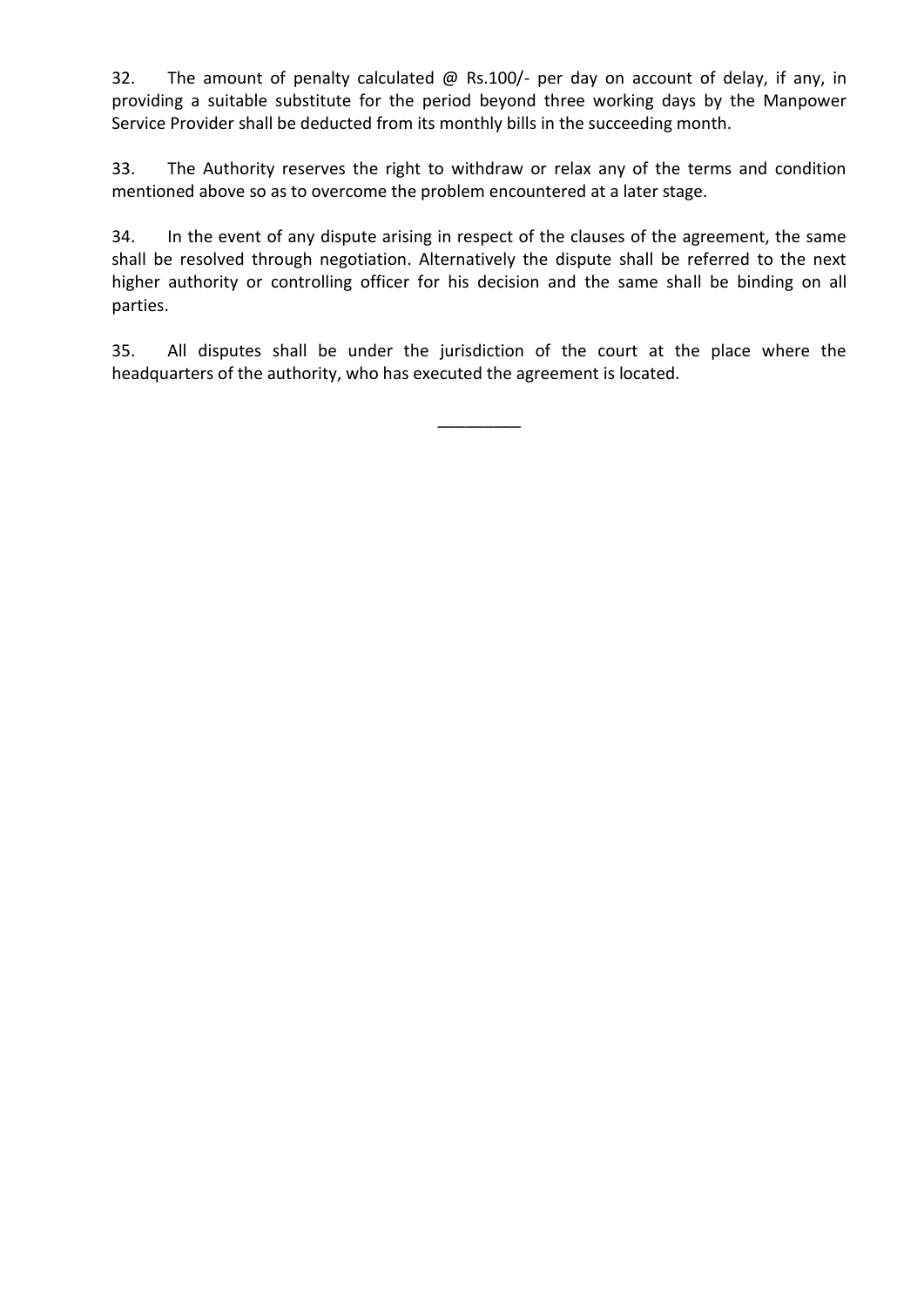### **TECHNICAL REQUIREMENTS PROVIDING MANPOWER BY THE SERVICE PROVIDER.**

- 1. The tendering manpower service provider should fulfil the following technical specifications:
- (a) The registered office or one of the branch offices of the manpower services provider should be located within the jurisdiction of the Office. Besides, if the Controlling Officer is procuring manpower for deployment in their Field Office(s) , then the manpower service provider should provide the name, designation and contact number of the person to liaise with the said Field Office(s).
- (b) They should be registered with the appropriate registration authority.
- (c) They should have at least 3 years experience in providing Manpower to Government Department, Public Sector Companies/ Banks, etc.
- (d) They should have their own Bank Account.
- (e) They should be registered with Income Tax and Service Tax Departments;
- (f) They should be registered with appropriate authorities under Employees Provident Fund and Employees State Insurance Acts.
- (g) They should any other regulatory clearance (to be specified by the user Director, OLL & Culture) that may be required for providing manpower services.
- (h) Minimum turn-over requirement (Rs.6.00 Lakhs per annum).
- (i) Execution of contracts of similar type (Rs.0.50 Lakhs per months) during preceding 3 years of value equal or more that 60% of the estimated cost of the present contract.
- (j) They should be registered under" The Odisha Shops and Commercial Establishment Act,1956.

\_\_\_\_\_\_\_\_\_\_\_\_

(k) They should submit the copy of the Audit Report for last 3 years.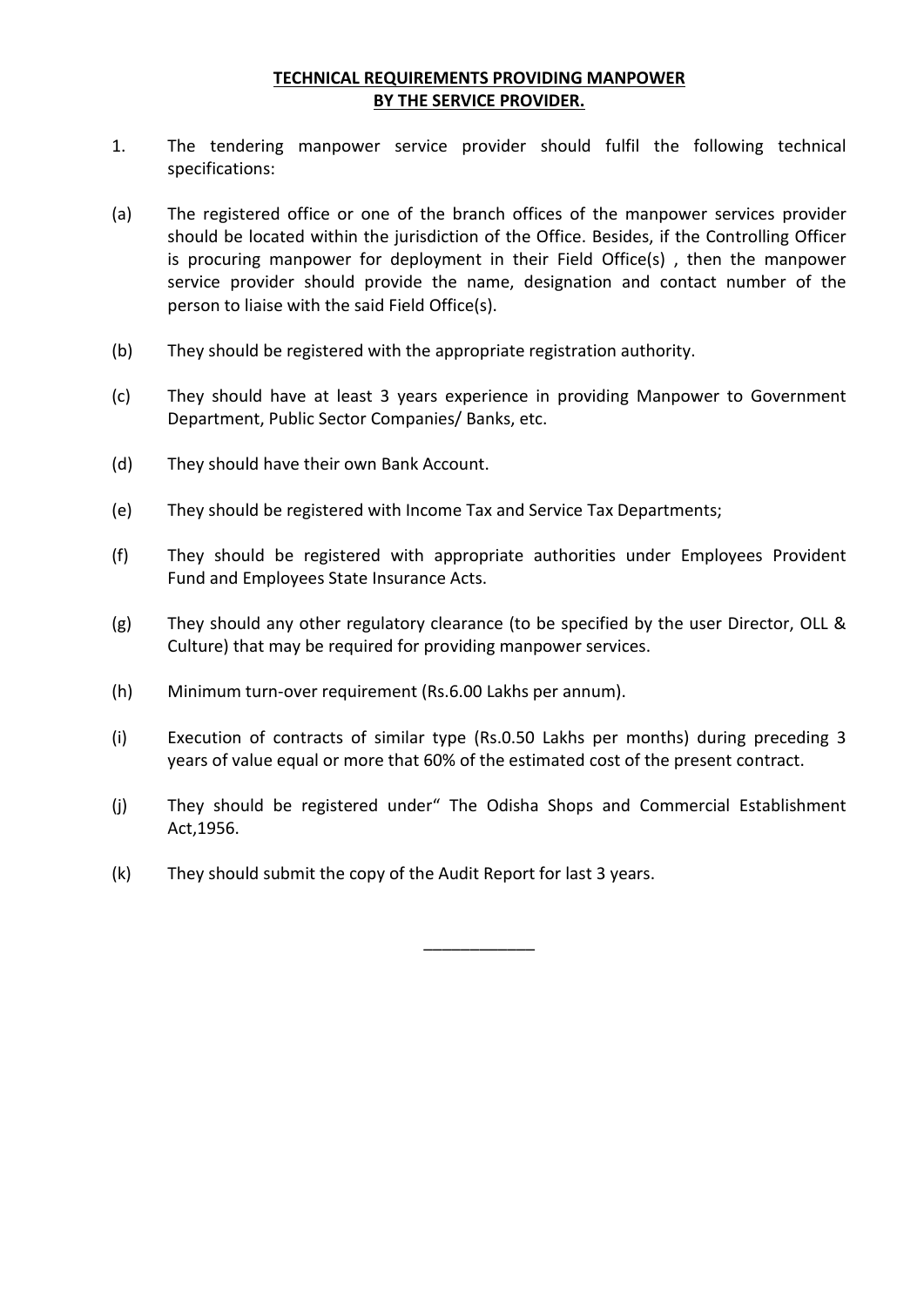#### **DOCUMENTS TO BE PROVIDED WITH THE QUOTATION**

- 1. Application Form for Quotation
- 2. Attested copy of registration of agency.
- 3. Certified copy of the statement of Bank Account of agency for the last three years.
- 4. Attested copy of PAN / GIR Card.
- 5. Attested copy of the latest IT return filed by Agency.
- 6. Attested copy of the Service Tax registration certificate.
- 7. Attested copy of the P.F registration letter / certificate.
- 8. Attested copy of the ESI registration letter / certificate.
- 9. Attested copy of the registration certificate under "The Odisha Shops & Commercial Establishments Act, 1956.
- 10. Certified documents in support of the financial turnover of the agency.
- 11. Certified copy of the audit report for the last three financial years.
- 12. Certified documents in support of entries in Column 13 of application form of Quotation.
- 13. Copy of the terms and conditions of Quotation have been duly signed and sealed by the Authorized signatory of the agency in token of their acceptance.

# **DOCUMETS TO BE SUBMITTED BY THE SUCCESSFUL AGENCY BEFORE DEPLOYMENT OF MANPOWER**

1. List of Manpower short listed by the agency for deploy in Rabindra Mandap , Bhanja Kala Mandap, Utkal Mandap under Director of OLL & Culture containing full details i.e. date of birth, martial status, address, educational qualification etc.

 $\overline{\phantom{a}}$ 

- 2. Bio-Data of all person.
- 3. Police Verification report of the person deployed.
- 4. Any other documents considered relevant.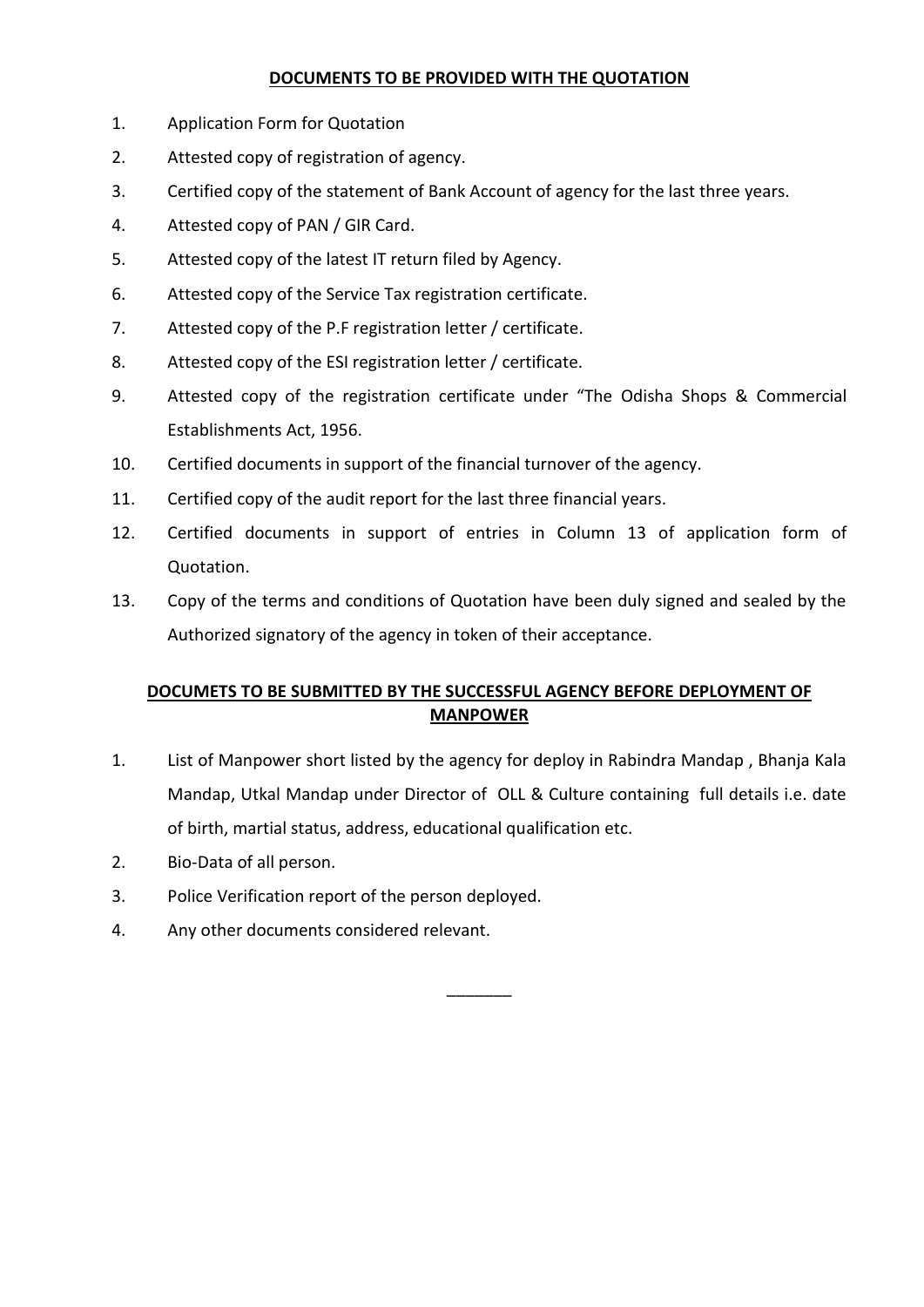#### **SCOPE OF WORK AND GENERAL INSTRUCTIONS FOR OUOTATIONERS**

- 1. The Director, OLL & C Department, Odisha, Bhubaneswar-14 requires the service of reputed, well established and financial sound **Manpower Service Providers** to provide services of **Data Entry Operators, Sound Operators, Sound Helpers, Stage Light Operators, Stage Light Helpers, Gardener (Mali), Security Guards & Sweepers** for a period of one year on contract basis for the day to day management of the Rabindra Mandap, Bhanja Kala Mandap & Utkal Mandap, Bhubaneswar.
- 2. The contract for providing the aforesaid manpower is likely to be commence from and would continue till example the series of the period of contract may be further extended beyond the above period provided the requirement of Director, OLL&C ,Odisha for manpower persist at the time or may be curtailed/terminated before the agreement period owing to insufficiency in service or sub-standard quality of manpower deployed by the approved Service Provider / Agencies. The OLL&C Department however, reserves the right to terminate this initial contract at any time after one week's notice to the selected Service Providers/ Agencies.
- 3. The Director, OLL&C ,Odisha has to decide its tentative requirement time to time as & when required. The requirements may increase/ decrease in any or all the categories of the posts depending on the programme at aforesaid Mandap.
- 4. The interested Service Providers shall have to submit the Quotations indicating the rate per person per month including all charges.
- 5. The interested Service Providers may submit the Quotations with complete documents in all respect along **with Earnest Money Deposit (EMD) of Rs.10,000/- (Rupees Ten thousand) only in shape of Demand Draft in any nationalised bank in favour of Deputy Director & OIC ,Rabindra Mandap payable at Bhubaneswar** with the documents and submit the Quotation on or before **dt.10.02.2022 by 5.00 PM** in the **office of the Director. Odisha Language, Literature & Culture, Sanskruti Bhawan, State Museum Complex, Bhubaneswar-751014** & the same shall be opened at **11.30 AM** on **dt. 11.02.2022** by the Director, OLL & Culture, Odisha. The interested Quotationer or their authorised representatives may like to remain present at the opening time of the Quotations. The EMD amount of unsuccessful Quotationer shall be refunded after completion of selection procedure.
- 6. The interested Service Providers are advised to submit the Quotations in sealed envelope with superscribing in Bold Letters" For Providing Manpower Service to **Rabindra Mandap, Bhanja Kala Mandap & Utkal Mandap under OLL & C Department".**
- 7. The Earnest Money Deposit (EMD) of **Rs.10,000/-** (Rupees Ten thousand) only shall be refunded (without interest) should be necessarily accompanied with the Quotation of the Service Provider **in shape of Demand Draft in any nationalised bank in favour of Deputy Director, Culture & OIC ,Rabindra Mandap payable at Bhubaneswar** otherwise the quotations shall be rejected automatically.
- 8. The successful Quotationer will have to deposit "Performance Security Deposit of **Rs.1,00,000/-** (Rupees One lakh) only in shape of Demand Draft in any nationalised Bank payable at Bhubaneswar in favour of Deputy Director & OIC, Rabindra Mandap before signing of the agreement. The aforesaid Security Deposit shall be refunded only after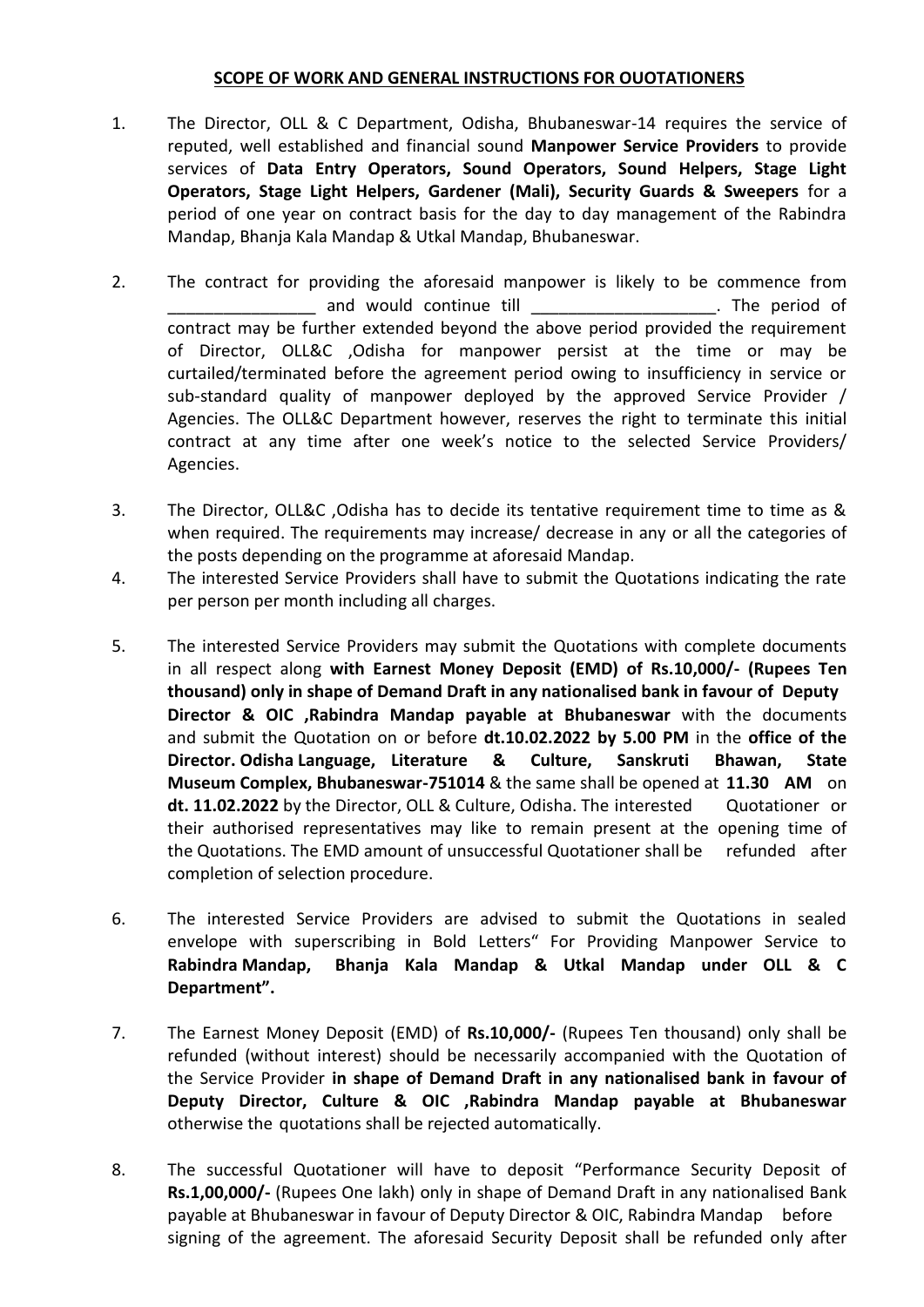successful completion of the services during the agreement period or after deduction of the amount towards negligence of service / damage caused by the deployed persons if any. Moreover, if the above amount is more that the Security Amount, then the same shall be deducted from the monthly claim of the Firm /Agency. The period will remain valid for one year which be extended if authority satisfies on the services.

- 9. The tendering Man Power Service Providers are required to enclose photocopies of the following documents ( duly attested by Group "A" Gazetted officer of the state Government/ Central Government along with the quotations, failing which their Quotations shall be summarily/ out rightly rejected and will not be considered any further:
	- (a) Registration Certificate or the applicant organisation:
	- (b) Registration Certificate under the Odisha Shop and Commercial establishments Act,1956.
	- (c) Copy of PAN / GIR Card.
	- (d) Copy of the IT return files for the last three financial years i.e. for 2018-19, 2019-20 & 2020-21.
	- (e) Copies of EPF & ESI Certificates.
	- (f) Copy of the Service Tax Registration Certificate.
	- (g) Certified extracts of the Bank Account containing transactions during last three years i.e. for 2018-19, 2019-20 & 2020-21.
	- (h) Copy of the Audit Report for last 3 years i.e. from 2018-19, 2019-20 & 2020-21.
	- (i) License of Private Security registration Act.2005 (PSARA).
- 10. The conditional Quotation shall not be considered & will be out rightly rejected in very first instance.
- 11. All entries in the Quotation form should be legible & filled clearly. If the space for furnishing information is insufficient, a separate sheet duly signed by the authorised signatory may be attached. No overwriting or cutting is permitted in the quotation form. In such cases, the Quotation shall be summarily rejected. However the cutting , if any in the Quotation Form must be initialled by the person authorised to sign the Quotation.
- 12 The Director, OLL & Culture reserves right to cancel all quotations without assigning any reason thereof.
- 13. Quotation Selection Criteria :- The eligible Quotationers fulfilling all the required criteria and quoting the lowest gross amount and confirming minimum take home wages for each category of manpower shall be preferred as successful Quotationer.

\_\_\_\_\_\_\_\_\_\_\_\_\_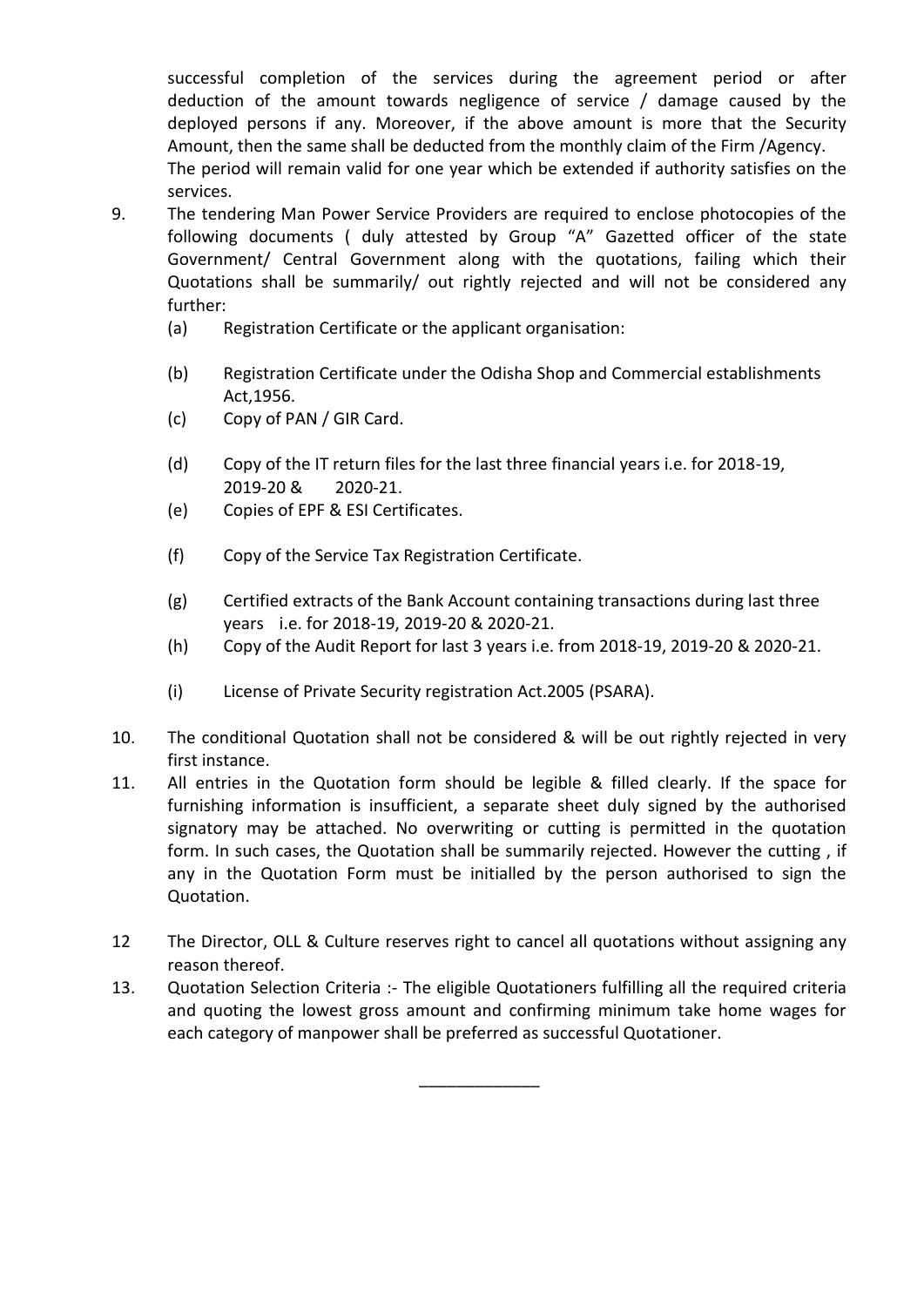# **GOVERNMENT OF ODISHA ODIA LANGUAGE, LITERATURE & CULTURE DEPARTMENT**

\*\*\*\*\*

#### **DOCUMENTS FOR QUOTATION**

For providing services of **Data Entry Operator, Sound Operator, Sound Helper, Stage Light Operator, Stage Light Helper, Gardener (Mali), Security Guards and Sweepers** by a reputed Service Provider/ Agencies.

- (a) Issue of Quotation (Down loaded/ obtained in person:
- (b) Date and time for submission of Quotation:
- (c) Date & time for opening of Quotation:
- (d) EMD Amount :

(The Cheque/No. With date & name of the Bank should be specified by the Quotationers)

#### **Statement showing the detail required post with prescribed qualification**.

| Categor        | <b>Posts</b>                                                                                                      | <b>Prescribed Qualification/ experience</b>                                                                 | Place of working                                                                                                                                                                                                                                                                                                                                                                                                                                                                                                                                                                                                                                                                                                                               | <b>Required</b>                                         |
|----------------|-------------------------------------------------------------------------------------------------------------------|-------------------------------------------------------------------------------------------------------------|------------------------------------------------------------------------------------------------------------------------------------------------------------------------------------------------------------------------------------------------------------------------------------------------------------------------------------------------------------------------------------------------------------------------------------------------------------------------------------------------------------------------------------------------------------------------------------------------------------------------------------------------------------------------------------------------------------------------------------------------|---------------------------------------------------------|
|                |                                                                                                                   |                                                                                                             |                                                                                                                                                                                                                                                                                                                                                                                                                                                                                                                                                                                                                                                                                                                                                | <b>Number</b>                                           |
|                |                                                                                                                   |                                                                                                             |                                                                                                                                                                                                                                                                                                                                                                                                                                                                                                                                                                                                                                                                                                                                                | To be provided as                                       |
|                |                                                                                                                   |                                                                                                             |                                                                                                                                                                                                                                                                                                                                                                                                                                                                                                                                                                                                                                                                                                                                                | per requisition                                         |
|                |                                                                                                                   |                                                                                                             |                                                                                                                                                                                                                                                                                                                                                                                                                                                                                                                                                                                                                                                                                                                                                | of Management.                                          |
| <b>SKILLED</b> | Sound                                                                                                             |                                                                                                             | Each<br>one<br>at                                                                                                                                                                                                                                                                                                                                                                                                                                                                                                                                                                                                                                                                                                                              |                                                         |
|                | <b>Operator</b>                                                                                                   | Electronics from a recognised Industrial                                                                    | Rabindra Mandap                                                                                                                                                                                                                                                                                                                                                                                                                                                                                                                                                                                                                                                                                                                                | -do-                                                    |
|                |                                                                                                                   | Training Institute with 2 years Experience                                                                  | &<br>Bhanja<br>Kala                                                                                                                                                                                                                                                                                                                                                                                                                                                                                                                                                                                                                                                                                                                            |                                                         |
|                |                                                                                                                   | as Sound Operator.                                                                                          | Mandap or as per                                                                                                                                                                                                                                                                                                                                                                                                                                                                                                                                                                                                                                                                                                                               |                                                         |
|                |                                                                                                                   |                                                                                                             | requirement                                                                                                                                                                                                                                                                                                                                                                                                                                                                                                                                                                                                                                                                                                                                    |                                                         |
| UN-            | <b>Sound</b>                                                                                                      | National Trade Certificate in Electronics                                                                   | -do-                                                                                                                                                                                                                                                                                                                                                                                                                                                                                                                                                                                                                                                                                                                                           | -do-                                                    |
| <b>SKILLED</b> | Helper                                                                                                            | from a recognised Industrial Training                                                                       |                                                                                                                                                                                                                                                                                                                                                                                                                                                                                                                                                                                                                                                                                                                                                |                                                         |
|                |                                                                                                                   | Institute with 1 year Experience as Sound                                                                   |                                                                                                                                                                                                                                                                                                                                                                                                                                                                                                                                                                                                                                                                                                                                                |                                                         |
|                |                                                                                                                   | Helper.                                                                                                     |                                                                                                                                                                                                                                                                                                                                                                                                                                                                                                                                                                                                                                                                                                                                                |                                                         |
| <b>SKILLED</b> | <b>Stage</b>                                                                                                      | National Trade Certificate in Electrical &                                                                  | -do-                                                                                                                                                                                                                                                                                                                                                                                                                                                                                                                                                                                                                                                                                                                                           | -do-                                                    |
|                | Light                                                                                                             | Electronics from a recognised Industrial                                                                    |                                                                                                                                                                                                                                                                                                                                                                                                                                                                                                                                                                                                                                                                                                                                                |                                                         |
|                | Operator                                                                                                          | Training Institute with 2 years Experience                                                                  |                                                                                                                                                                                                                                                                                                                                                                                                                                                                                                                                                                                                                                                                                                                                                |                                                         |
|                |                                                                                                                   | as Light Operator                                                                                           |                                                                                                                                                                                                                                                                                                                                                                                                                                                                                                                                                                                                                                                                                                                                                |                                                         |
| UN-            | <b>Stage</b>                                                                                                      | Certificate in Electrical & Electronics from a                                                              | -do-                                                                                                                                                                                                                                                                                                                                                                                                                                                                                                                                                                                                                                                                                                                                           | -do-                                                    |
| <b>SKILLED</b> | Light                                                                                                             | Institute with 1 year<br>recognised                                                                         |                                                                                                                                                                                                                                                                                                                                                                                                                                                                                                                                                                                                                                                                                                                                                |                                                         |
|                | <b>Helper</b>                                                                                                     | experience as Light Helper.                                                                                 |                                                                                                                                                                                                                                                                                                                                                                                                                                                                                                                                                                                                                                                                                                                                                |                                                         |
|                |                                                                                                                   |                                                                                                             |                                                                                                                                                                                                                                                                                                                                                                                                                                                                                                                                                                                                                                                                                                                                                |                                                         |
|                |                                                                                                                   |                                                                                                             |                                                                                                                                                                                                                                                                                                                                                                                                                                                                                                                                                                                                                                                                                                                                                | -do-                                                    |
|                |                                                                                                                   |                                                                                                             |                                                                                                                                                                                                                                                                                                                                                                                                                                                                                                                                                                                                                                                                                                                                                |                                                         |
|                |                                                                                                                   |                                                                                                             |                                                                                                                                                                                                                                                                                                                                                                                                                                                                                                                                                                                                                                                                                                                                                |                                                         |
|                |                                                                                                                   |                                                                                                             |                                                                                                                                                                                                                                                                                                                                                                                                                                                                                                                                                                                                                                                                                                                                                |                                                         |
|                |                                                                                                                   |                                                                                                             |                                                                                                                                                                                                                                                                                                                                                                                                                                                                                                                                                                                                                                                                                                                                                | -do-                                                    |
|                |                                                                                                                   |                                                                                                             |                                                                                                                                                                                                                                                                                                                                                                                                                                                                                                                                                                                                                                                                                                                                                |                                                         |
|                |                                                                                                                   |                                                                                                             |                                                                                                                                                                                                                                                                                                                                                                                                                                                                                                                                                                                                                                                                                                                                                |                                                         |
|                |                                                                                                                   |                                                                                                             |                                                                                                                                                                                                                                                                                                                                                                                                                                                                                                                                                                                                                                                                                                                                                | -do-                                                    |
|                |                                                                                                                   |                                                                                                             |                                                                                                                                                                                                                                                                                                                                                                                                                                                                                                                                                                                                                                                                                                                                                |                                                         |
|                |                                                                                                                   |                                                                                                             |                                                                                                                                                                                                                                                                                                                                                                                                                                                                                                                                                                                                                                                                                                                                                |                                                         |
|                |                                                                                                                   |                                                                                                             |                                                                                                                                                                                                                                                                                                                                                                                                                                                                                                                                                                                                                                                                                                                                                |                                                         |
|                |                                                                                                                   |                                                                                                             |                                                                                                                                                                                                                                                                                                                                                                                                                                                                                                                                                                                                                                                                                                                                                |                                                         |
|                | y<br><b>HIGH</b><br><b>SKILLED</b><br>SEMI-<br><b>SKILLED</b><br>UN-<br><b>SKILLED</b><br>SEMI-<br><b>SKILLED</b> | <b>Data</b><br><b>Entry</b><br>Operator<br>Gardener<br>(Mali)<br><b>Sweeper</b><br><b>Security</b><br>Guard | Graduate in any stream with DCA/PGDCA<br>with good knowledge of Typing of official<br>letters & other documents. & Accounts<br>National Trade Certificate in Electrical &<br>Pass in 7th.Standard from any Educational<br>Minimum<br>3<br>Institution.<br>of<br>years<br>experience. Must be able to read and write<br>Odia & English. Must be resident of Odisha<br>Pass in 7th.Standard from any Educational<br>Institution with 2 years experience. Must<br>be able to read and write Odia & English.<br>Must be resident of Odisha & sound health<br>Passed M.E Standard from any Educational<br>Institution with 2 years experience. Must<br>be able to read and write Odia & English.<br>Must be resident of Odisha & sound in<br>health | Rabindra Mandap,<br>Bhubaneswar<br>-do-<br>-do-<br>-do- |